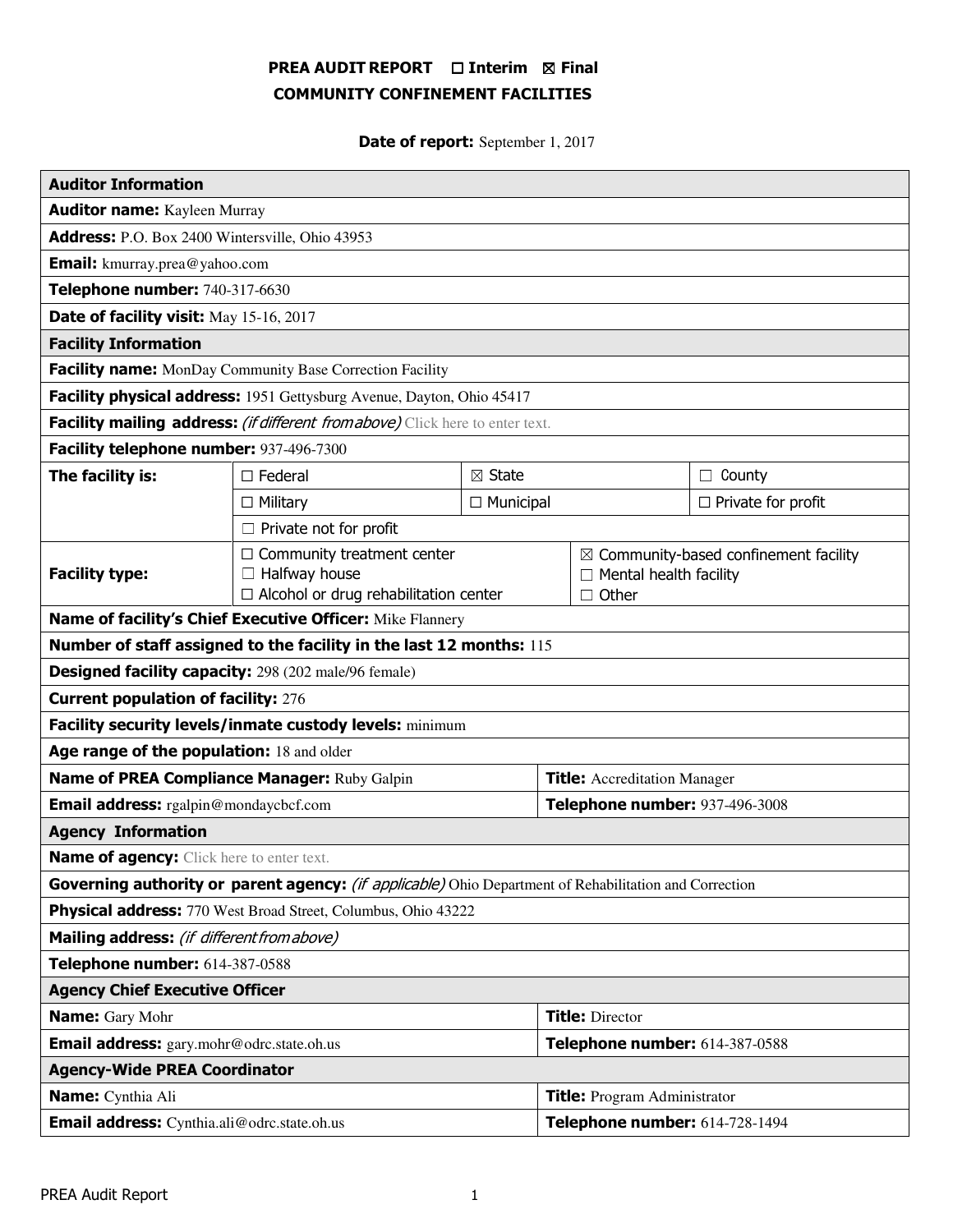#### AUDIT FINDINGS

## NARRATIVE

The PREA audit for MonDay Community Based Correctional Facility was conducted on May 15-16, 2017 in Dayton, Ohio. MonDay opened in March of 1978 and continues to provide a secure treatment environment for male and female felony offenders. The facility provided the auditor with a flash drive that contained relevant documentation to indicate compliance with the PREA standards. The preaudit questionnaire, a list of community partners and their phone numbers, floor plans, and MOU's were included in the documentation. The auditor had ample time to review the documentation before the onsite audit.

During the audit the auditor toured the facility and conducted formal staff and resident interviews. During the tour it was noted that multiple PREA audit notices were posted in both resident and staff areas including the main entrance where visitors to the facility could also see the notices. The notices included the name and address (mailing and email) of the auditor and the date in which the notice was posted. The auditor received no contact from residents or staff prior to the audit. Also posted were notices as to how anyone could report a PREA allegation. The notices included the names, numbers, and addresses of internal and external agencies they can make an anonymous report, and that anyone can report a PREA allegation to any staff member at any time verbally or in writing.

Ten male residents from the three housing units were interviewed including one resident that filed a sexual harassment allegation against a fellow resident. Eight female residents were also interviewed. Residents were asked about their experience with PREA education, allegation reporting, communication with staff, safety, restrooms, knock and announcements, grievance procedures, pat downs, PREA brochures/postings, and the zero tolerance policy. The resident who filed an allegation was also asked about the reporting process, facility protection from retaliation, and notification of the allegation outcome.

The auditor also interviewed specialized staff. This staff includes: Executive Director, PREA Coordinator, Compliance Specialist, Clinical Manager, Investigators, Human Resource personnel, and Emotional Support personnel. The auditor reviewed Miami Valley Hospitals website for information on their SANE program. The auditor was able to verify services through the organization's website. The facility does have a MOU with the Montgomery County Prosecutor's Office Victim Witness Division to provide emotional supportive services; however, can only provide residents with the agency's contact information due to the limits placed on the agency by PREA standard 115.221 D. The facility will use staff trained emotional support personnel to accompany and support the victim through the forensic medical examination process and investigatory interviews. Random staff were questioned about PREA training, how to report, to whom to report, filing reports, investigations, conducting interviews, follow-up and monitoring retaliation, first responder duties, and the facility's coordinated response plan.

The following staff were present during the audit opening: PREA Coordinator, Assistant Director, Compliance Specialist, Clinical Manager, Finance Manager, and the Executive Director. After a brief opening with agency staff, the auditor toured the facility. The tour consisted of examining all housing units, dorms, bathrooms, group areas, operations posts, recreation yards, utility areas, kitchen, and maintenance areas. A review of employee files, training records, PREA acknowledgments, PREA forms, and data logs was also completed. The auditor gave a closeout and shared some the immediate findings.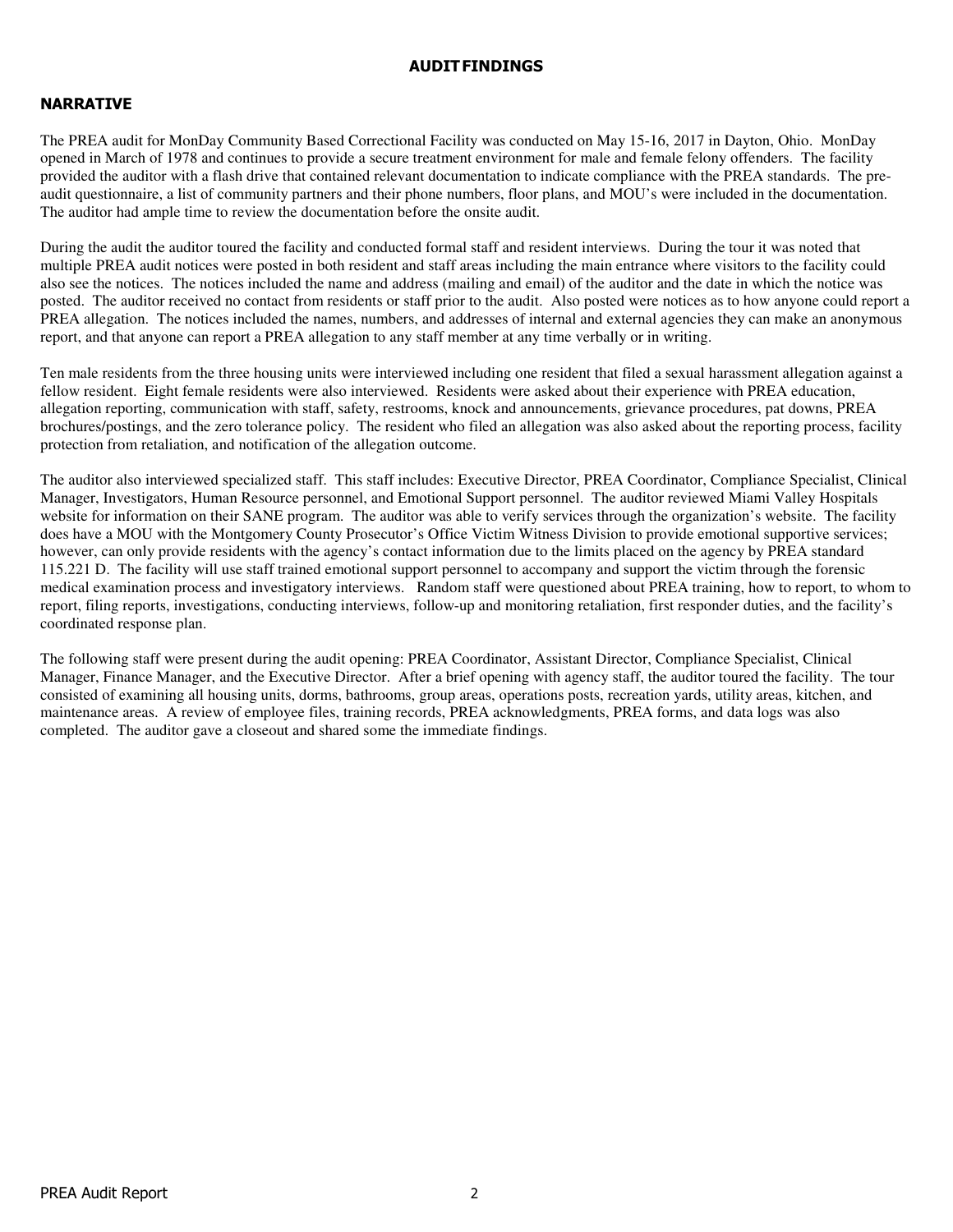# DESCRIPTION OF FACILITY CHARACTERISTICS

The MonDay Community Based Correctional Facility is located in Dayton, Ohio and serves adult male and female felony offenders. The facility consist of two separate buildings, one for male residents and one for females. The male offender building has under gone a 48 bed expansion and continues to make improvements that will allow for complete separation from the female offenders. Currently the female offender still utilize the male building for some services. In order to access the secure perimeter of the facility one must report to the male resident building 1, be signed in by a receptionist, and sign a zero tolerance policy acknowledgment. Residents will enter at the intake entrance and receive a pat down or a strip search. The intake area also has a single use shower that can be used to allow transgender residents to shower privately. Female residents also processed through the intake area in building one. The facility plans on additional changes that will eliminate the need for females to be processed in the same building.

Building 1 contains the kitchen/dining area, commercial laundry, outdoor rec area, staff offices, group rooms, a library, medical, and male orientation housing unit. The clinician offices are located around the dayroom and all have windows with clear line of site views inside. The library off the dayroom has open hours but only one resident is allowed in for 30 minutes at a time. The commercial laundry is visible to the dayroom floor through a wall of windows and also has a camera inside. A registered nurse and a contracted doctor staff the medical area. Two psychiatrist visit the facility to provide services to the residents. All group rooms in this area have windows in the doors and cameras inside. The dining and kitchen areas have adequate camera coverage. The facility has an purchased additional camera to cover a bind spot area that leads to a staff restroom within the kitchen. Residents work in the kitchen under the direction of staff and are escorted into stock room areas. The stock room has a camera inside, the cooler has a window in the door, and the cage area has a window in the door and a camera. The dock and maintenance areas are off from the kitchen and have camera coverage. The recreation yard has a 16ft fence around it. Residents can only use this area with staff supervision.

The facility has three male housing units. The male housing unit in building 1 houses orientation residents. Residents are housed here for approximately 21-30 days. The dorm floor of building 1 has a night watch desk with a camera that can record audio and video. The camera is focused on the desk area and cannot see into the dorm or bathroom areas. This housing unit has a total of three dorms each set up the same. Each dorm area is divided into two pods by a half wall. The dorm areas have an open doorway with a locker area set up as the designated changing area. The facility has cameras in the dorms but no views into the changing area. The cameras in the dorm areas have no active views to the various monitors in the facility. Supervisory staff complete spot checks and female staff have no access. Residents that have been designated as vulnerable would be placed in a dorm and bed that is easily visible from the night watch desk. The three bathrooms in this housing unit are set up the same. The bathrooms have open doorways, non-reflective mirrors, two toilet stalls, and three single use shower stalls. Curtains that have clear tops and bottoms or have been cut to see feet cover the toilets and showers. Cameras that have views into the shower record to a separate server with no active views. Only the operations director, operations coordinator, and operations supervisors have limited access. No female staff have permission to view this area.

Building 2 contains administration, main post, resident entrance/exit, patio areas, elevator, indoor recreation area/visitation room, staff kitchen, group rooms, clinical hallway, library, outdoor recreation area, and two housing units. The clinical hallway and administration area are off limits to residents without a staff escort. Resident will not have individual counseling sessions in this area if there is only one staff working in the clinical hallway. Cameras cover the hallway areas. The facility elevator provides access to this area but staff and residents are not allowed to ride in the elevator together. The indoor recreation area has a basketball court with a walking track above. Residents are provided with rec time twice a day for 30 minutes. Visitation for both male and females are held in the indoor recreation area. Staff will escort female resident to building two where the court will be divided into male and female sections. There are camera views of the entire court and staff supervision. There is a kitchen located off the indoor recreation area that is only assessable to staff. The outdoor recreation area is surrounded by a 20ft curved fence and has camera surveillance. Resident Leaders supervise residents while in this area. All group rooms have windows in the doors and cameras in the rooms. Residents in building 2 eat in building 1. The residents are escorted down a hallway that has access to the dining area. At no time do the residents interact with the orientation residents housed in building 1.

Building 2 has two housing unit areas. Residents are separated into housing units based on Ohio Risk Assessment System (ORAS) score. One housing unit in building two have dorms with cameras that records both audio and video and security mirrors. The doors on the dorms have windows in the door and are locked during program hours. At night, the doors are propped open. This housing unit also has several two-person rooms. The bathroom in this housing unit has non-reflective mirrors, toilets, and showers. Shower curtains that have clear tops cover the toilets and showers. The camera in this bathroom area only views the sink area. Residents must sign in/out to use the restroom and only four residents can occupy the bathroom at any one time. The second housing unit also has security mirrors and cameras that record both audio and video. All housing units have the ability to "buzz" the main post to contact security staff.

The females are housed in Delta building. This facility is on the same campus but in a different building than the male facility. Staff must unlock the door for entrance into the facility. The facility is divided into two sections. One section contains space for offices and group rooms. During the daytime hours, all residents are moved to one wing for program activities. There is a recreation area that is enclosed by a fence and requires staff supervision while in use. The laundry room, group rooms, and offices all have windows in the doors and camera inside. The segregation cell is mainly used for medical purposes. There is a restroom inside the segregation cell and a window for clear line of site views. Administration at MonDay recently modified policy to ensure no male staff is working on the floor of this building into to ensure any female resident placed in the segregation cell would be able to use the restroom with privacy. The library located in this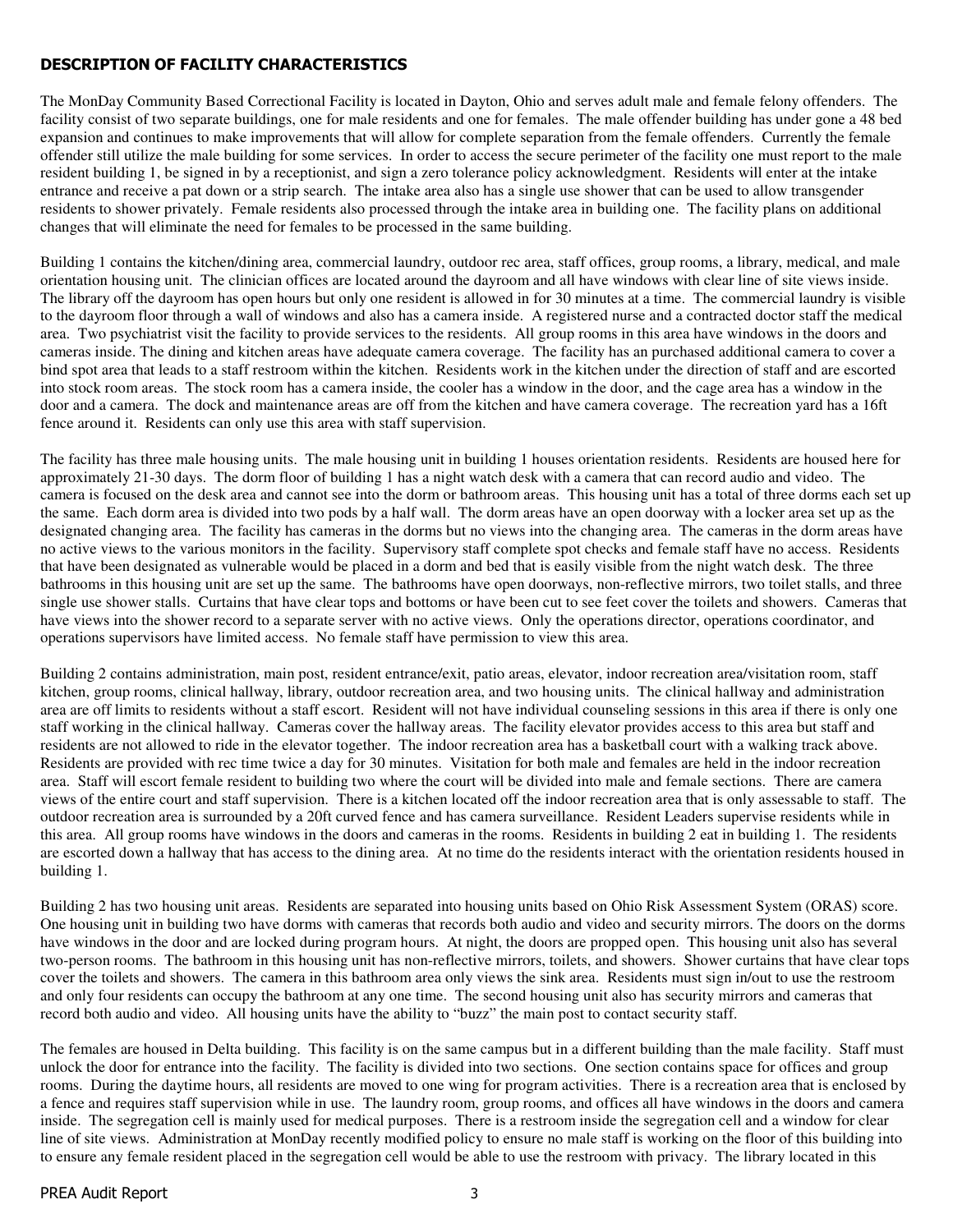building is locked until the facility can place a camera inside. Staff can view the cameras in this building from the Team Leaders office but cannot see the cameras located in the male building. The dining area is set up in day room area and food that is prepared in the male facility is brought to the female facility by staff.

The housing unit in the female facility has several sleeping pods. The pods are divided into rooms and sleep two-three residents per room. There are no doors to the rooms and the windows have been tinted. The pods each share a bathroom that contains a single use toilet and shower covered by a curtain. Unlike the male facility, there are no cameras in the female dorm areas.

The facility (both male and female buildings) have put in place several strategies to prevent, detect, and respond to sexual abuse and sexual harassment. The facility has placed security mirrors in strategic places to minimize blind spot areas; have an electronic key card system in the male facility; and provide residents with a way of contacting staff from inside the dorm if necessary. MonDay's electronic surveillance program includes 96 cameras placed throughout the facility (interior and exterior) and 38 cameras placed throughout the female facility (interior and exterior) that have the capability to record and playback up to 30 days. Some cameras are omnidirectional and have the capability to record audio as well as video. Camera footage is viewed by Resident Leader staff assigned to the main control post. Cameras that have views to sensitive areas cannot be seen at control post and require permission to access. These recordings are stored on a separate server with only administrative access. Supervisory staff have access to the facility camera system on their office desk top computer. Resident Leader staff are required to conduct three security checks per shift and every half-hour after lights-out. During a "where about" staff must document physically seeing each resident. Identified blind spot areas have increased circulation.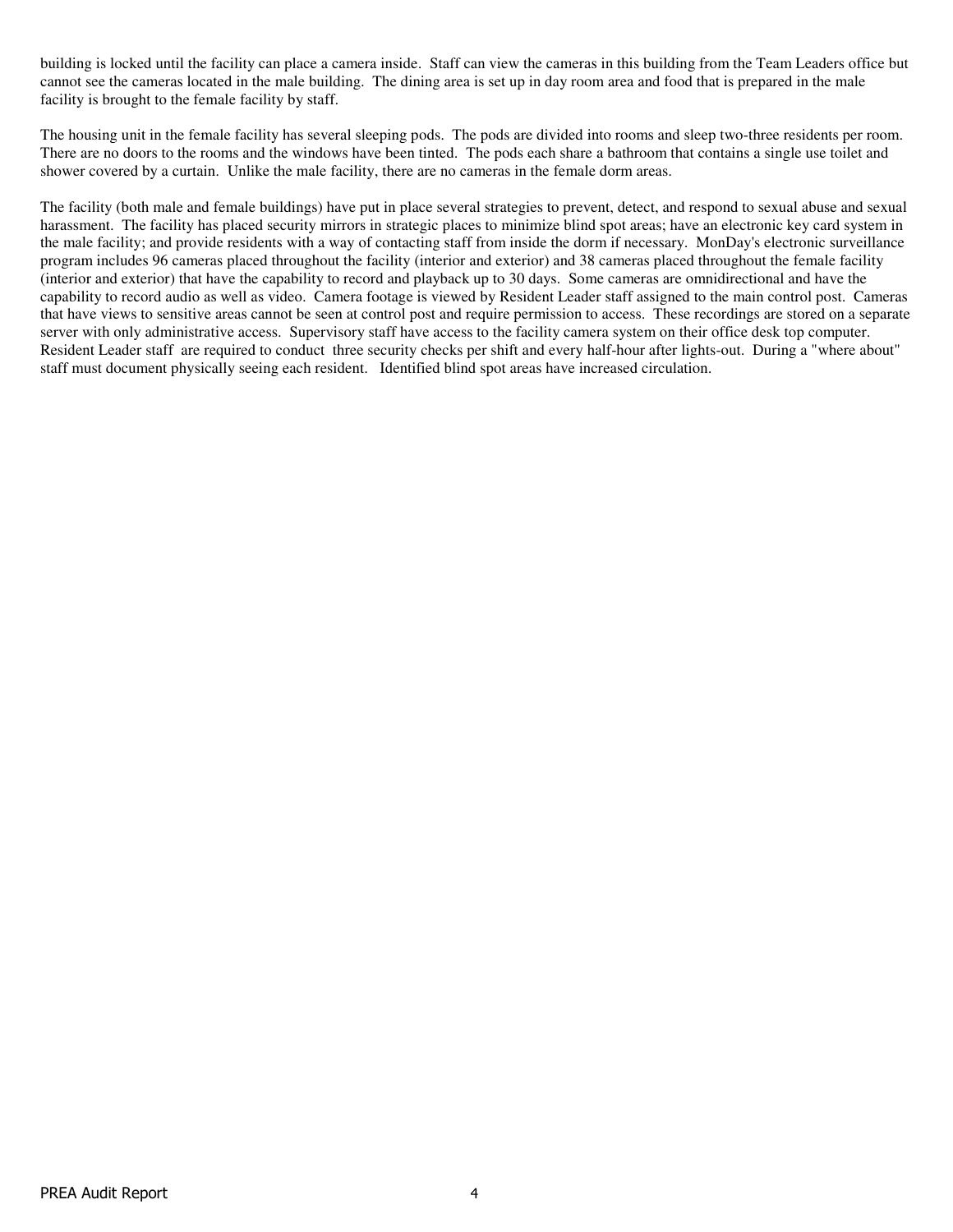#### SUMMARY OF AUDIT FINDINGS

MonDay Community Based Correctional Facility has had three (3) PREA allegations during the reporting period. Two allegation were resident-to-resident sexual harassment. Both allegations were substantiated. The third allegation was staff-to-resident sexual harassment which was determined unsubstantiated. None of the allegations were criminal in nature so no referral for criminal investigation to the legal authority was made.

The staff of MonDay indicated that they received formal PREA training during orientation training or as part of their annual training along with refresher training. Staff was able to specifically talk about their responsibilities as first responders, how they were to respond to any allegation reported to them or if they suspected incidents of sexual abuse/sexual harassment, how to communicate effectively with offenders who may be LGBTI, and impressed upon the auditor that their main duty was to keep everyone safe. Many of the staff were able to detail their experience working with the past transgender resident. They found their training to be helpful have not run into any barriers to treatment.

The offenders at MonDay expressed that they have no doubt that the staff would keep them safe and would respond appropriately should an incident of sexual harassment/sexual abuse take place. The offenders were able to clearly recite the education they received concerning their rights under the PREA standards, and knew the location of PREA related postings. All offenders affirmed being screened at intake for risk of vulnerability or abusiveness and again by their case manager at a later date.

All MOU's documented the partnership between the facility and the contracting agency concerning services to be provided should there be a need. The auditor was able to review the Miami Valley Hospital's website and confirmed the free services the agencies would provide to a victim of sexual abuse/assault.

Overall, the auditor was left with the impression that the leadership and staff of MonDay have made implementing the PREA standards a priority and that they have received the necessary training and authority to detect, protect, and respond to any incident of sexual abuse/sexual harassment. The auditor review the final PREA audit report from the last cycle and noted how the facility has reviewed the corrective action plans and have implemented positive changes that go beyond basic requirements. Opportunities to increase the ability to protect and detect sexual abuse and sexual harassment are proactive in nature. Facility leadership has developed policies and practices that shows a commitment to the safety of residents, and provides the necessary support to implement all aspects of the PREA standards.

Number of standards exceeded: 0

Number of standards met: 40

Number of standards not met: 0

Number of standards not applicable: 2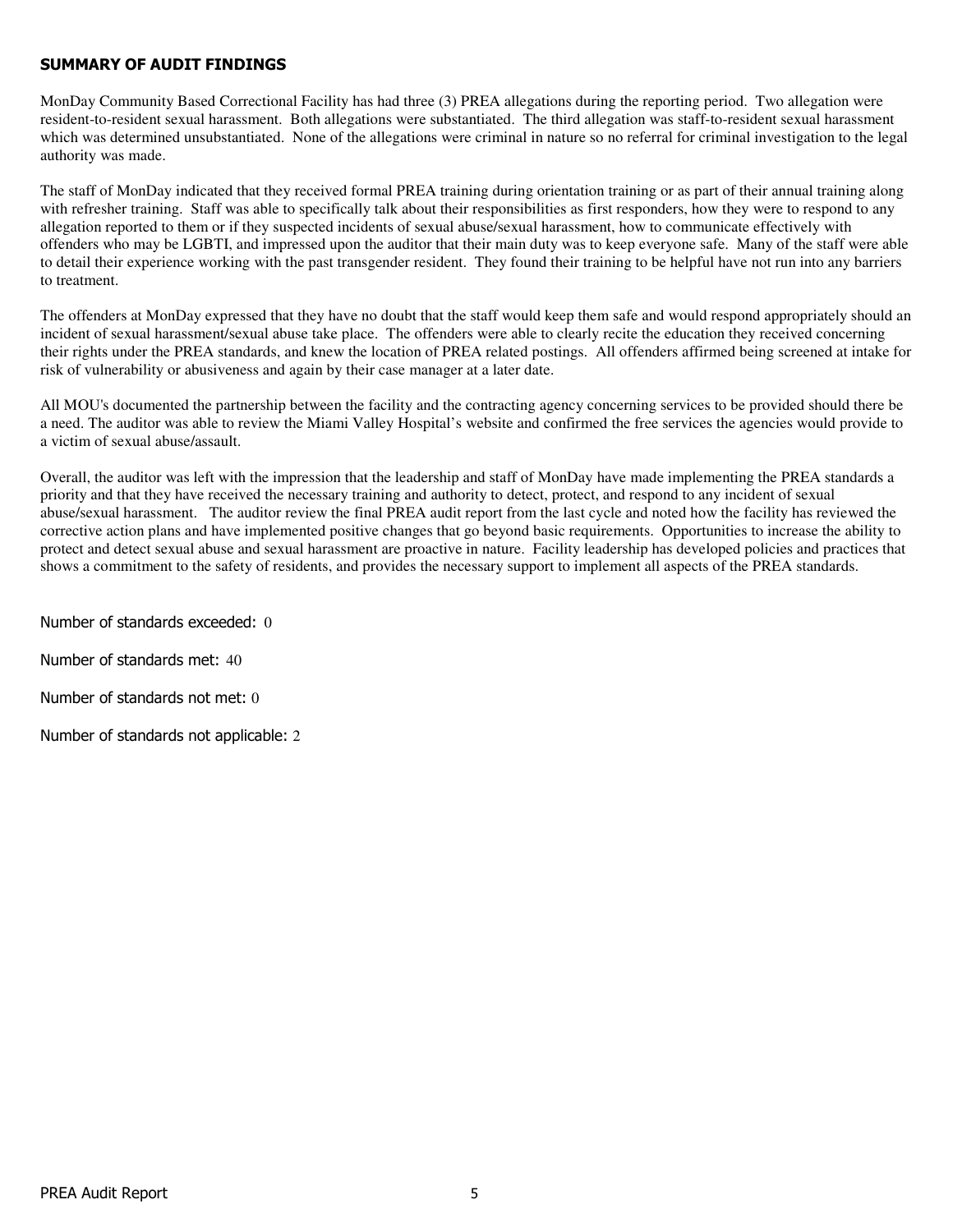## Standard 115.211 Zero tolerance of sexual abuse and sexual harassment; PREA Coordinator

- ☐ Exceeds Standard (substantially exceeds requirement of standard)
- $\boxtimes$  Meets Standard (substantial compliance; complies in all material ways with the standard for the relevant review period)
- ☐ Does Not Meet Standard (requires corrective action)

Auditor discussion, including the evidence relied upon in making the compliance or non-compliance determination, the auditor's analysis and reasoning, and the auditor's conclusions. This discussion must also include corrective action recommendations where the facility does not meet standard. These recommendations must be included in the Final Report, accompanied by information on specific corrective actions taken by the facility.

#### Click here to enter text.

The facility has an agency wide written policy mandating zero tolerance toward all forms of sexual abuse and sexual harassment. The policy includes how the facility will implement its approach to preventing, detecting, and responding to sexual abuse and sexual harassment; definitions of prohibited behavior; sanctions for those found to have participated in sexual abuse or sexual harassment; and appropriate strategies to reduce and prevent sexual abuse and sexual harassment of residents.

The agency PREA Coordinator is the agency's Accreditation Manager, and reports directly to the agency's Executive Director. During staff interviews, the PREA coordinator indicated that she has enough time and authority to develop, implement, and oversee the facility's efforts to comply with the PREA standards. The Vice Executive Director agreed that the PREA Coordinator has great latitude toward implementing policy and procedure where PREA is concerned.

The agency also has a Compliance Specialist. The Compliance Specialist assist the PREA Coordinator and reports directly to the PREA Coordinator on issues pertaining to complying with the PREA standards. She indicates that she has ample time to comply with the PREA standards.

Review: Policy and Procedure Interview with PREA Coordinator Interview with Executive Director Interview with Compliance Specialist

# Standard 115.212 Contracting with other entities for the confinement of residents

- ☐ Exceeds Standard (substantially exceeds requirement of standard)
- $\square$  Meets Standard (substantial compliance; complies in all material ways with the standard for the relevant review period)
- ☐ Does Not Meet Standard (requires corrective action)

Auditor discussion, including the evidence relied upon in making the compliance or non-compliance determination, the auditor's analysis and reasoning, and the auditor's conclusions. This discussion must also include corrective action recommendations where the facility does not meet standard. These recommendations must be included in the Final Report, accompanied by information on specific corrective actions taken by the facility.

N/A: The PREA Coordinator advises that the facility is not a public agency and does not contract with other facilities.

## Standard 115.213 Supervision and monitoring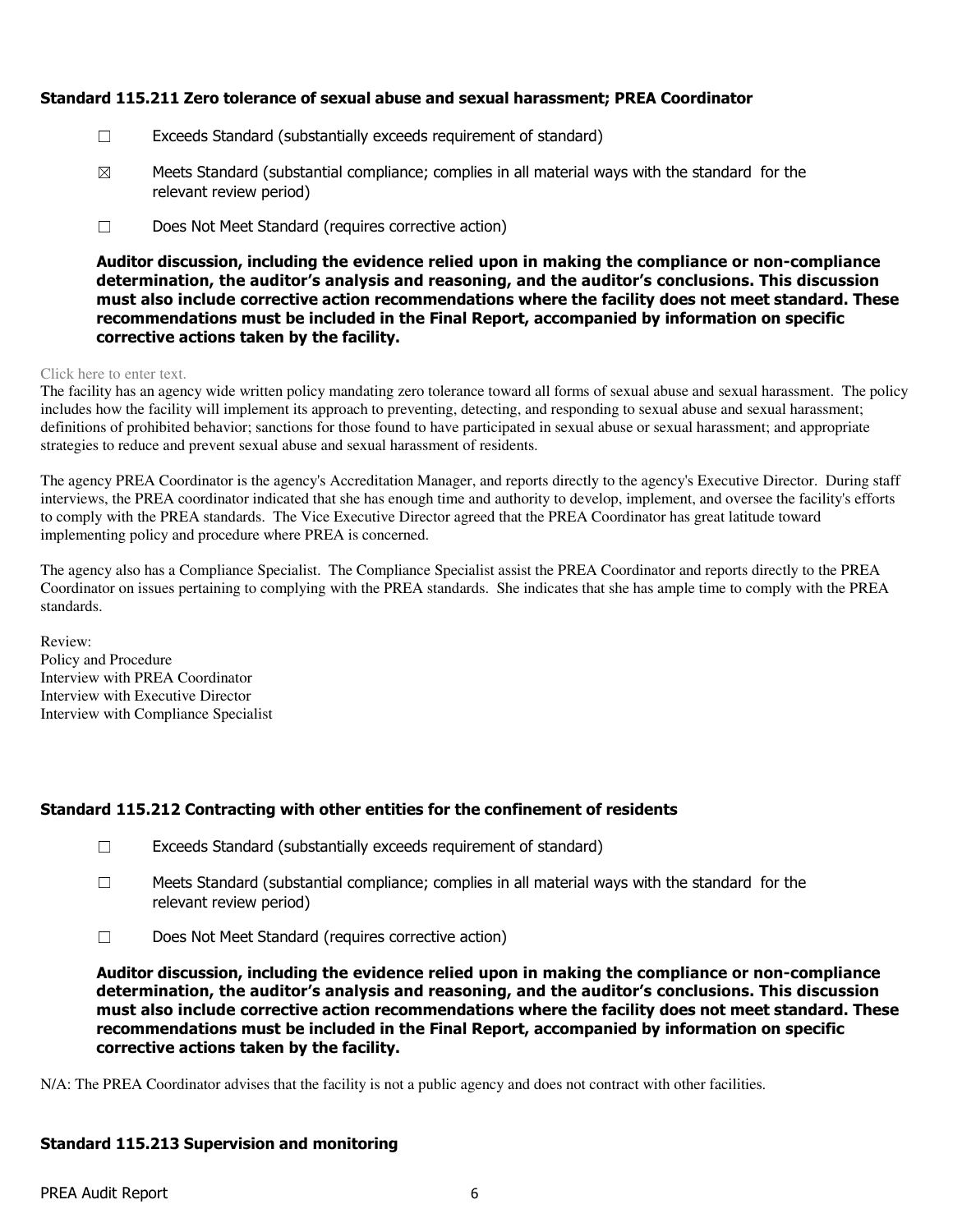- ☐ Exceeds Standard (substantially exceeds requirement of standard)
- $\boxtimes$  Meets Standard (substantial compliance; complies in all material ways with the standard for the relevant review period)
- ☐ Does Not Meet Standard (requires corrective action)

## Auditor discussion, including the evidence relied upon in making the compliance or non-compliance determination, the auditor's analysis and reasoning, and the auditor's conclusions. This discussion must also include corrective action recommendations where the facility does not meet standard. These recommendations must be included in the Final Report, accompanied by information on specific corrective actions taken by the facility.

The facility has a staffing plan that provides for adequate levels of staffing, and where appropriate video monitoring to protect residents against sexual misconduct. The staffing plan takes into consideration the physical layout of the facility, types of residents housed at the facility, and the number of substantiated and unsubstantiated incidents. The facility management has considered all blind spot areas and developed an appropriate response to maintain the safety and security of the facility.

The staffing plan was developed with the agency PREA coordinator along with other facility leadership. The team reviews the previous plan and documents ways the facility can improve its methods of preventing and detecting any incidents of sexual abuse/sexual harassment. Staffing levels are continuously monitored and the facility has the ability to pull from either its male or female building if necessary to ensure appropriate coverage.

There have been no deviations to the staffing plan during this audit cycle. The facility has created a form to document the dates of any deviations, listed what the deviation was, and a justification for the deviation.

The auditor has reviewed the agency's written policy concerning what information is to be contained in the staffing plan and the number of staff members required to operate each shift. A review of floor plans, camera placement, and identified blind spot areas was conducted by the auditor prior to the audit and during the walk through. During interviews with facility staff, the auditor was informed how staff placement, security mirrors, required head counts and circulations, and video monitoring are used to ensure maximum safety and security. There is a policy requirement to have the staffing plan reviewed annually and updated if necessary.

#### CORRECTIVE ACTION:

There is a staff restroom in the kitchen that is tucked into a corner and is not visible to the camera and can hide activity from those working in the kitchen. Staff and/or residents could enter this restroom without being monitored.

#### FACILITY RESPONSE:

The facility has purchased a camera that is to be placed in the kitchen so that all who enter and exit this restroom ae viewable.

Review: Policy and Procedure Facility tour Staffing plan Deviation Report Floor plans with camera placement/security mirrors Interview with PREA Coordinator Interview with PREA Compliance Specialist Interview with Clinical Manager Interview with Assistant Director Interview with Operations Coordinator

## Standard 115.215 Limits to cross-gender viewing and searches

- ☐ Exceeds Standard (substantially exceeds requirement of standard)
- $\boxtimes$  Meets Standard (substantial compliance; complies in all material ways with the standard for the relevant review period)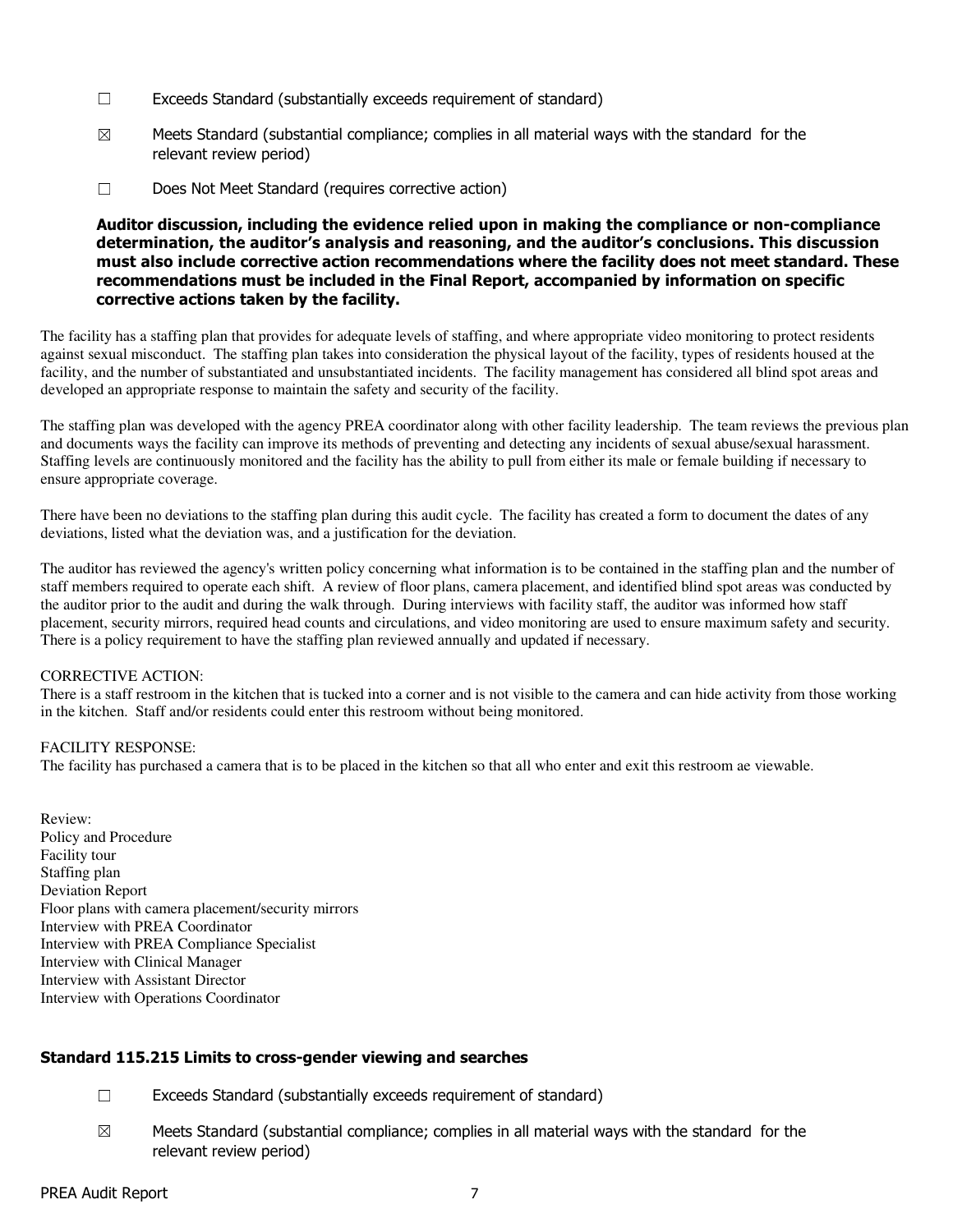☐ Does Not Meet Standard (requires corrective action)

#### Auditor discussion, including the evidence relied upon in making the compliance or non-compliance determination, the auditor's analysis and reasoning, and the auditor's conclusions. This discussion must also include corrective action recommendations where the facility does not meet standard. These recommendations must be included in the Final Report, accompanied by information on specific corrective actions taken by the facility.

The facility does not conduct cross-gender strip, pat-down, or cross-gender body cavity searches of residents except when performed by medical professionals. There is always a female staff member on duty, so no programming or other outside activities have been denied to female residents due to staffing. Pat-downs are completed near a camera view and supervisors will complete reviews in order to ensure proper professional searches are being conducted.

The facility allows residents to shower, perform bodily functions, and dress in areas not viewable to staff. The male facility is divided into two distinct facilities. The main housing unit contains three bathrooms. Each bathroom has an open doorway, non-reflective mirrors, individual shower stalls with shower curtains (clear tops and bottoms or the length has been cut to see feet), and individual toilet stalls with curtains for closures. The bathroom facilities are right off the night watch desk and have camera views into the open area of the bathroom. Cameras that have views of the bathroom are connected to a dedicated server that has limited access to management personnel. Female management staff members do not have access to the cameras in these areas. The facility does not allow female security staff members to work in the night watch desk where viewing into these areas is possible. The dorm areas have cameras therefore residents are required to dress in a designated dressing area located within each dorm. The camera views do not see into this area. The intake-housing unit has two bathrooms. Residents in this housing units must request permission to use the bathroom and no more than four residents can be in the bathroom at any given time. Each of the bathrooms have non-reflective mirrors, individual showers with curtains (clear tops and bottoms or the length has been cut short to see feet), and toilets with curtains as closures. The camera in this housing unit only covers that sink area. The female building has one housing unit that is divided into two wings. There is a single use restroom that is shared between the dorm rooms near that bathroom. There is a curtain that covers the toilet and shower areas. The female restrooms do not have cameras in the restroom or dorm areas. The agency has a dress policy that requires residents to be fully dressed in common areas.

The facility has housed a transgender female resident. The agency has implemented a policy addressing the proper housing, search, and showering of any transgender or intersex resident. The housing units have several dorms within each unit are set up where residents who are identified as highly vulnerable or highly abusive or transgender or intersex would be housed and in beds that are easily viewable to staff. A transgender or intersex resident would be offered showering options such as showering at different time in order to protect privacy and offer safety. The policy does not allow staff to physically examine a transgender or intersex resident for the sole purpose of determining genital status. The auditor discussed housing and bathroom issues with staff. The resident was a fully transitioned female and was housed in the female facility and treated like any other female resident. The resident was terminated unsuccessfully from the program due to violating program rules. The staff report there were no issues directly related to the residents transgender status. Staff interviewed report the experience allowed them to put into practice their training and that necessary adjustments have been made. No other issues have been reported.

Facility staff have received proper training for patting down a transgender or intersex resident. This training is completed during new staff orientation. A Shift Supervisor is required to periodically review pat downs, live or reviewing surveillance video, and provide training/guidance to staff if necessary. Reviews of this training is conducted annually. The current transgender residents was identified as such prior to placement and she was classified as a female with female staff conducting pat-down and strip searches.

#### CORRECTIVE ACTION:

The facility has a segregation cell in both the male and female building that has a window that allows for views of the toilet area. Residents who are placed in these cells and need to use the restroom can be seen by any staff or resident walking by and looking into the window.

#### FACILITY RESPONSE:

The facility has blackened out the window to the segregation cell in the male facility. The cell has another window that is not located in a place that has views to the open area. The female facility will now be staffed by only female security staff members. Covering the window would provide an unsafe environment and was not a viable option.

Review: Policy and procedure Staffing plan Facility tour Training records Interview with PREA Coordinator Interview with Compliance Specialist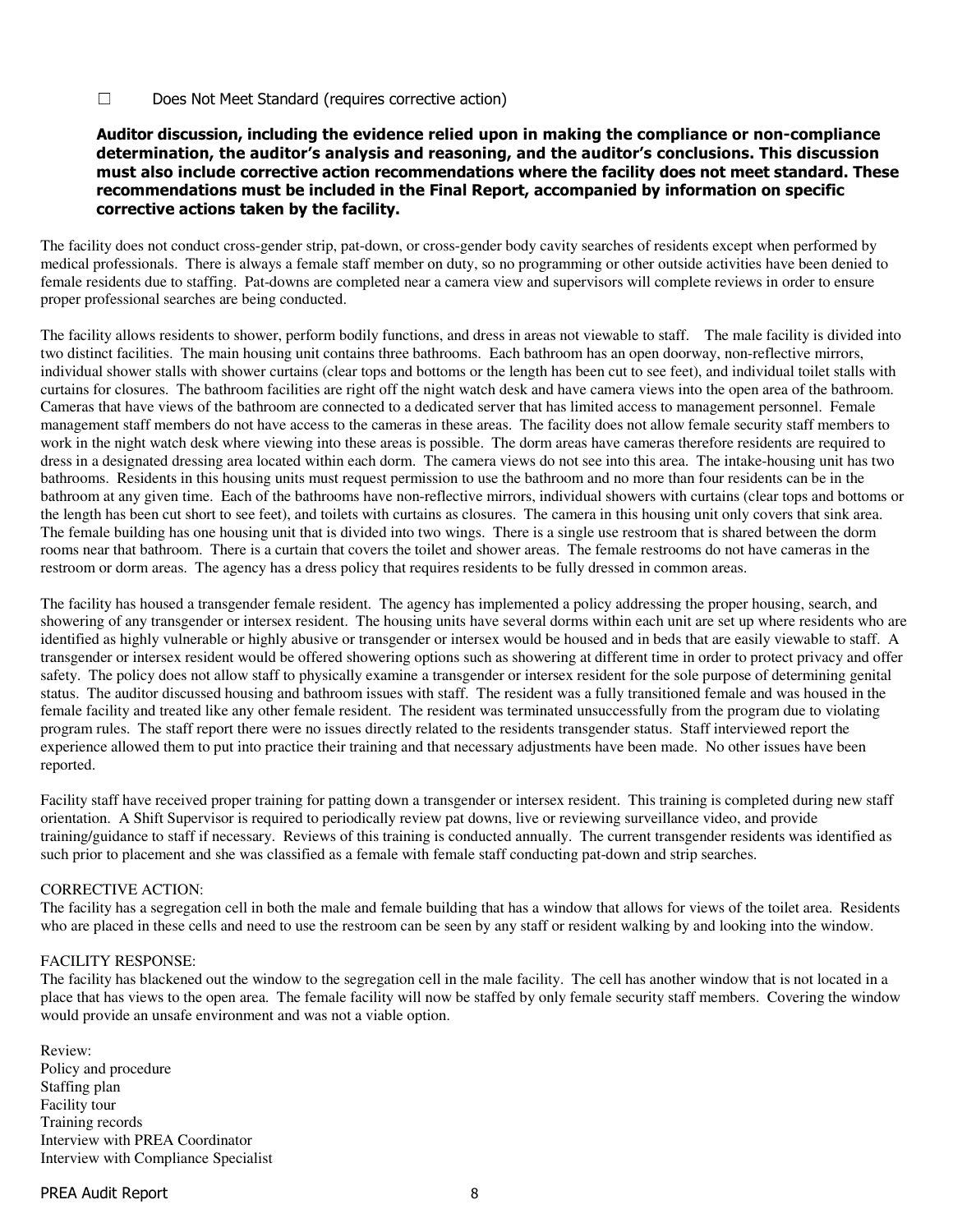Interview with Clinical Manager Interview with Operations Coordinator Interview with Clinician Interview with random Resident Supervisor staff Interview with residents

#### Standard 115.216 Residents with disabilities and residents who are limited English proficient

- $\Box$  Exceeds Standard (substantially exceeds requirement of standard)
- $\boxtimes$  Meets Standard (substantial compliance; complies in all material ways with the standard for the relevant review period)
- ☐ Does Not Meet Standard (requires corrective action)

Auditor discussion, including the evidence relied upon in making the compliance or non-compliance determination, the auditor's analysis and reasoning, and the auditor's conclusions. This discussion must also include corrective action recommendations where the facility does not meet standard. These recommendations must be included in the Final Report, accompanied by information on specific corrective actions taken by the facility.

The facility has a list of Supreme Court of Ohio Court Interpreters to provide disabled resident equal opportunity to participate in all aspects of the facility's efforts to prevent, detect, and respond to sexual abuse and sexual harassment. The facility identifies residents who may be limited English proficient and works with interpreters so that residents can benefit from all aspects of the facility's efforts to prevent, detect, and respond to sexual abuse and sexual harassment. Per policy, the facility will only rely on resident interpreters if a delay in obtaining an effective interpreter could compromise the resident's safety, the performance of first-responder duties, or the investigation of the resident's allegations.

Staff are trained on how to ensure that PREA is communicated with residents having a cognitive or physical disability and who to call to help residents who may have a language barrier. The facility will use a qualified employee to aid any resident in understanding agency rules, PREA, and other regulations. If a qualified staff member is unavailable, outside assistance by a qualified person will be used at no cost to the resident. At this time, the facility does not have a resident who is in need of these services.

Interviews with staff and a review of agency policy confirmed the process of how the facility would assist any resident with a disability or is limited English proficient.

Review: Policy and Procedure Training Curriculum Interview with PREA Coordinator Interview with Clinical Manager Interview with Intake staff

#### Standard 115.217 Hiring and promotion decisions

- ☐ Exceeds Standard (substantially exceeds requirement of standard)
- $\boxtimes$  Meets Standard (substantial compliance; complies in all material ways with the standard for the relevant review period)
- ☐ Does Not Meet Standard (requires corrective action)

Auditor discussion, including the evidence relied upon in making the compliance or non-compliance determination, the auditor's analysis and reasoning, and the auditor's conclusions. This discussion must also include corrective action recommendations where the facility does not meet standard. These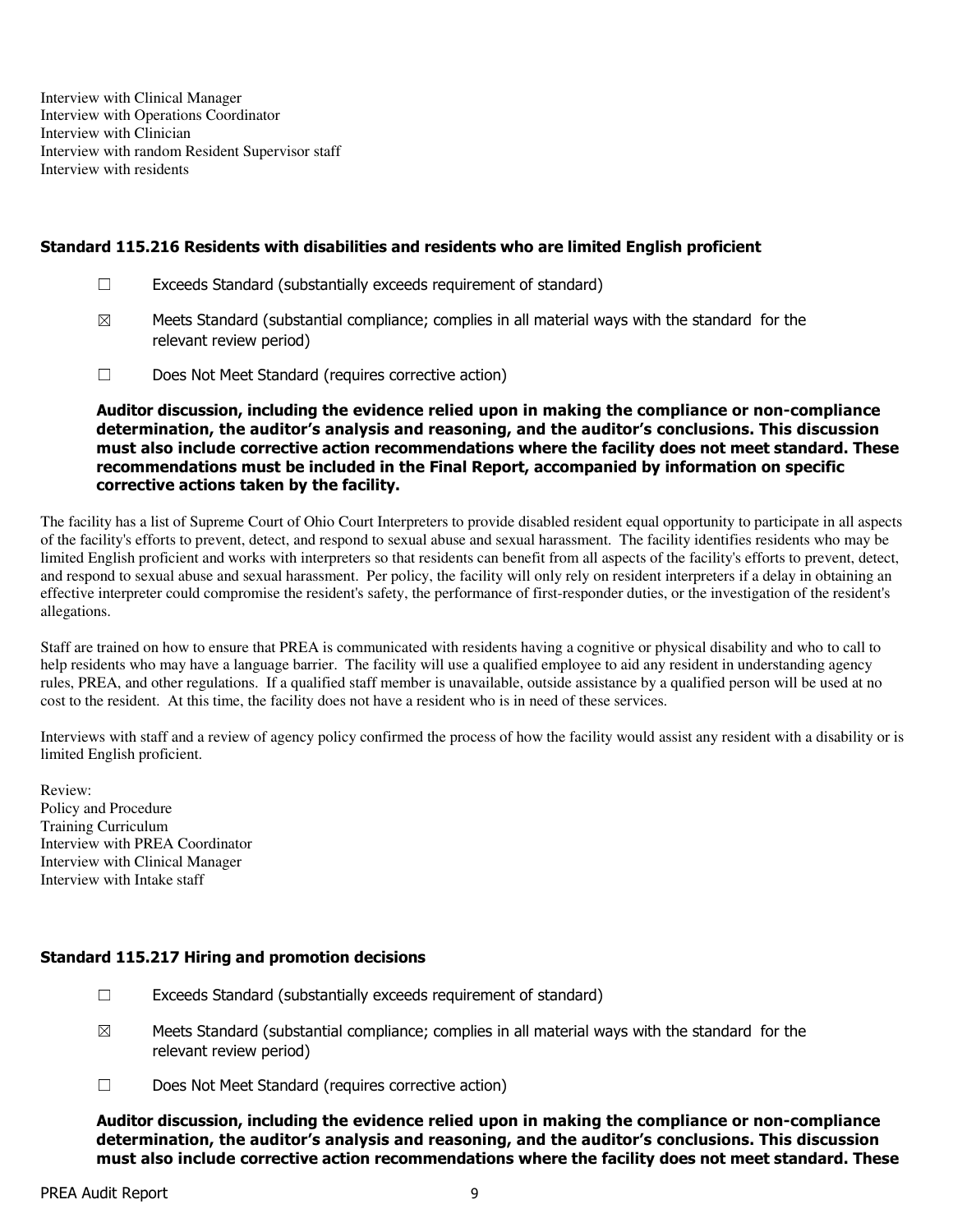## recommendations must be included in the Final Report, accompanied by information on specific corrective actions taken by the facility.

The agency has a policy that prohibits hiring or promoting anyone who may have contact with the residents and prohibits the services of any contractor who may have contact with residents who: has engaged in sexual abuse in a prison, jail, lockup, community confinement facility, juvenile facility, or other institution; has been convicted or engaging or attempting to engage in sexual activity in the community facilitated by force, overt or implied treats of force, or coercion, or if the victim did not consent or was unable to consent or refuse; or has been civilly or administratively adjudicated to have engaged in the activity described in the above section.

The agency conducts a background check for all prospective employees, including temporary employees, independent contractors, volunteers, and student interns or required the contractor, vendor, volunteer to provide a background check. Record checks will be completed every five years. Every five years the Human Resource Department will run background checks on the entire facility regardless when a person was hired in order to guarantee all staff received the required updated check. All employees, independent contractors, volunteers, and interns are required by policy to immediately report to their supervisor any arrests, citations, and complaints to professional licensing boards. Employees document this continued affirmation during annually.

All successful applicants are notified of the PREA background check requirement and that any omission regarding sexual misconduct is grounds for termination. Employees are required to document their adherence to this policy.

The Human Resource Department will review the personnel file, specifically any disciplinary action, of any employee who is up for a promotion.

The Human Resource Department conducts referral checks for all new hires and specifically documents whether or not a potential employee has been found to have substantially sexually abused an offender or resigned during a pending investigation of an allegation of sexual abuse.

The auditor conducted a review of ten randomly chosen employee's files and confirmed the background checks (initial and five-year update), documentation of the continual affirmation to disclose any sexual misconduct, referral checks, and the promotion process. The auditor conducted an interview with the Director of Human Resources who took the auditor systematically through the hiring and promotion process.

Review: Policy and procedure Employee files On boarding documentation Interview with Human Resources staff

## Standard 115.218 Upgrades to facilities and technologies

- ☐ Exceeds Standard (substantially exceeds requirement of standard)
- $\boxtimes$  Meets Standard (substantial compliance; complies in all material ways with the standard for the relevant review period)
- ☐ Does Not Meet Standard (requires corrective action)

Auditor discussion, including the evidence relied upon in making the compliance or non-compliance determination, the auditor's analysis and reasoning, and the auditor's conclusions. This discussion must also include corrective action recommendations where the facility does not meet standard. These recommendations must be included in the Final Report, accompanied by information on specific corrective actions taken by the facility.

The facility has not acquired a new building or made any substantial expansion or modification to the existing facility.

The facility has plans for increasing the number of cameras in the female building. These cameras will be placed in female f=dorm areas and will have the ability to record audio as well as video. No other electronic surveillance system or other monitoring technology has been changed. The facility will address any needs to these areas as the budget allows.

PREA Audit Report 10 Review: Policy and procedure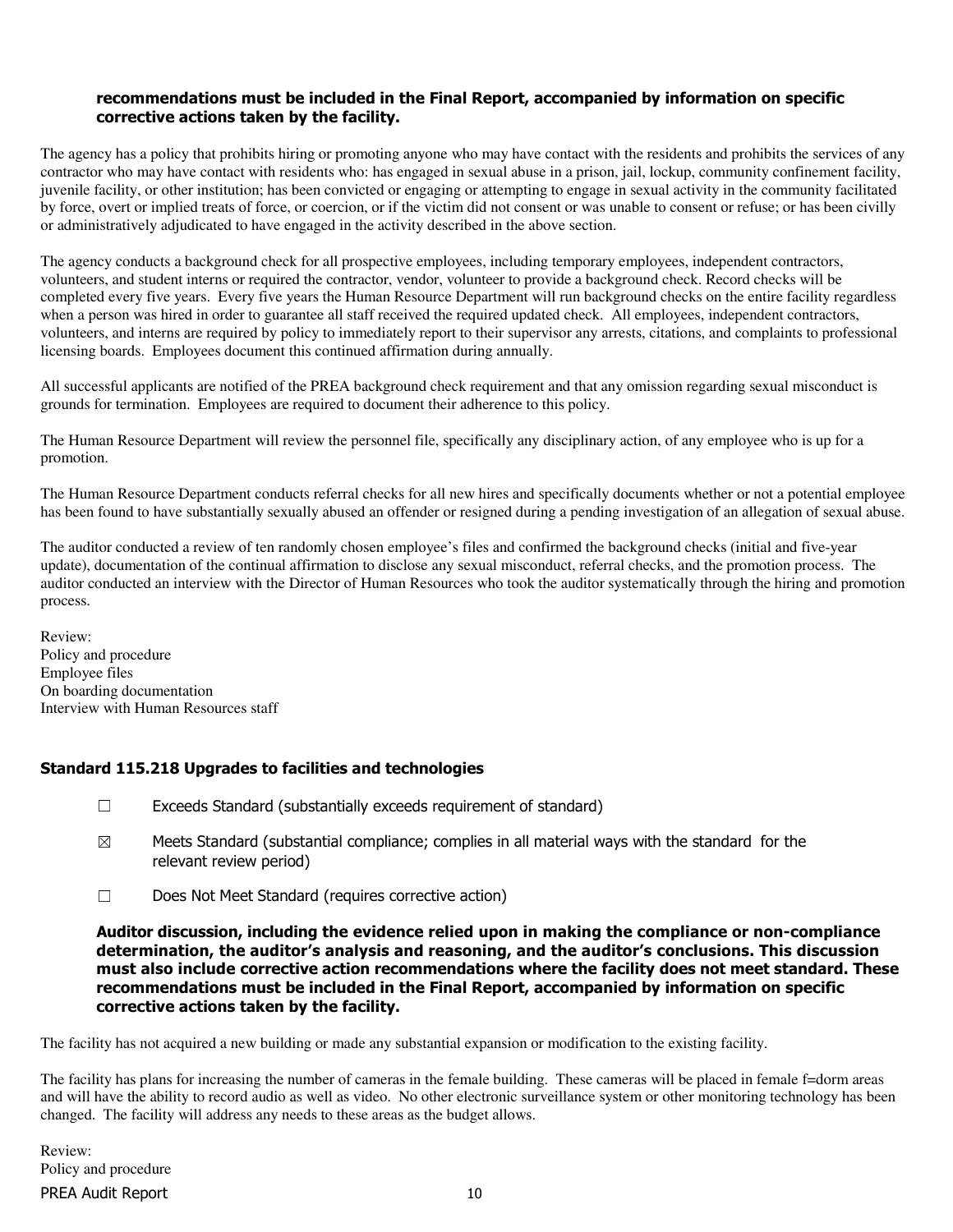Interview with Executive Director Interview with PREA Coordinator

#### Standard 115.221 Evidence protocol and forensic medical examinations

- ☐ Exceeds Standard (substantially exceeds requirement of standard)
- $\boxtimes$  Meets Standard (substantial compliance; complies in all material ways with the standard for the relevant review period)
- ☐ Does Not Meet Standard (requires corrective action)

Auditor discussion, including the evidence relied upon in making the compliance or non-compliance determination, the auditor's analysis and reasoning, and the auditor's conclusions. This discussion must also include corrective action recommendations where the facility does not meet standard. These recommendations must be included in the Final Report, accompanied by information on specific corrective actions taken by the facility.

The facility has eight trained investigators to conduct administrative sexual abuse investigations. The Montgomery County Sheriff's Office is responsible for conducting criminal investigations. The agency has made several attempt to enter into an MOU with the sheriff's department that has the legal authority to conduct criminal investigations at the facility. At this time, the agency has not had a response from that legal authority.

The facility will use Miami Valley Hospital to provide a Sexual Assault Nurse Examiner for any resident who is a victim of sexual abuse. The auditor confirmed that any resident taken to this hospital would be treated by a certified SANE nurse. The services provided by the hospital would be at no cost to the resident.

The facility has a MOU with Montgomery County Prosecutor's Office: Victim Witness Division to provide a victim advocate to any victim of sexual abuse, and a trained staff member who can provide victim support services.

The facility also has a clinician and other trained emotional support staff that can provide emotional supportive services or make a recommendation for outside services if necessary. These services will be provided to the resident at no cost. The services were confirmed with the agency.

#### CORRECTIVE ACTION:

The standard does not allow for the use of supportive services that are directly linked to the criminal justice system. Since the Victim Witness Division is a part of the prosecutor's office, it cannot be used to provide these services.

#### FACILITY RESPONSE:

The facility has a licensed clinician as well as trained emotional support staff to provide emotional support services to victims of sexual abuse or assault when requested by the victim. The facility will use Montgomery County Prosecutor's Office: Victim Witness Division address as an available option for standard 115.253.

Review: Policy and Procedure Emails to local legal authority MOU with Montgomery County Prosecutor's Office Interview with Administrative Investigators Interview with PREA Coordinator Miami Valley Hospital's website Interview with Clinician

## Standard 115.222 Policies to ensure referrals of allegations for investigations

- ☐ Exceeds Standard (substantially exceeds requirement of standard)
- $\boxtimes$  Meets Standard (substantial compliance; complies in all material ways with the standard for the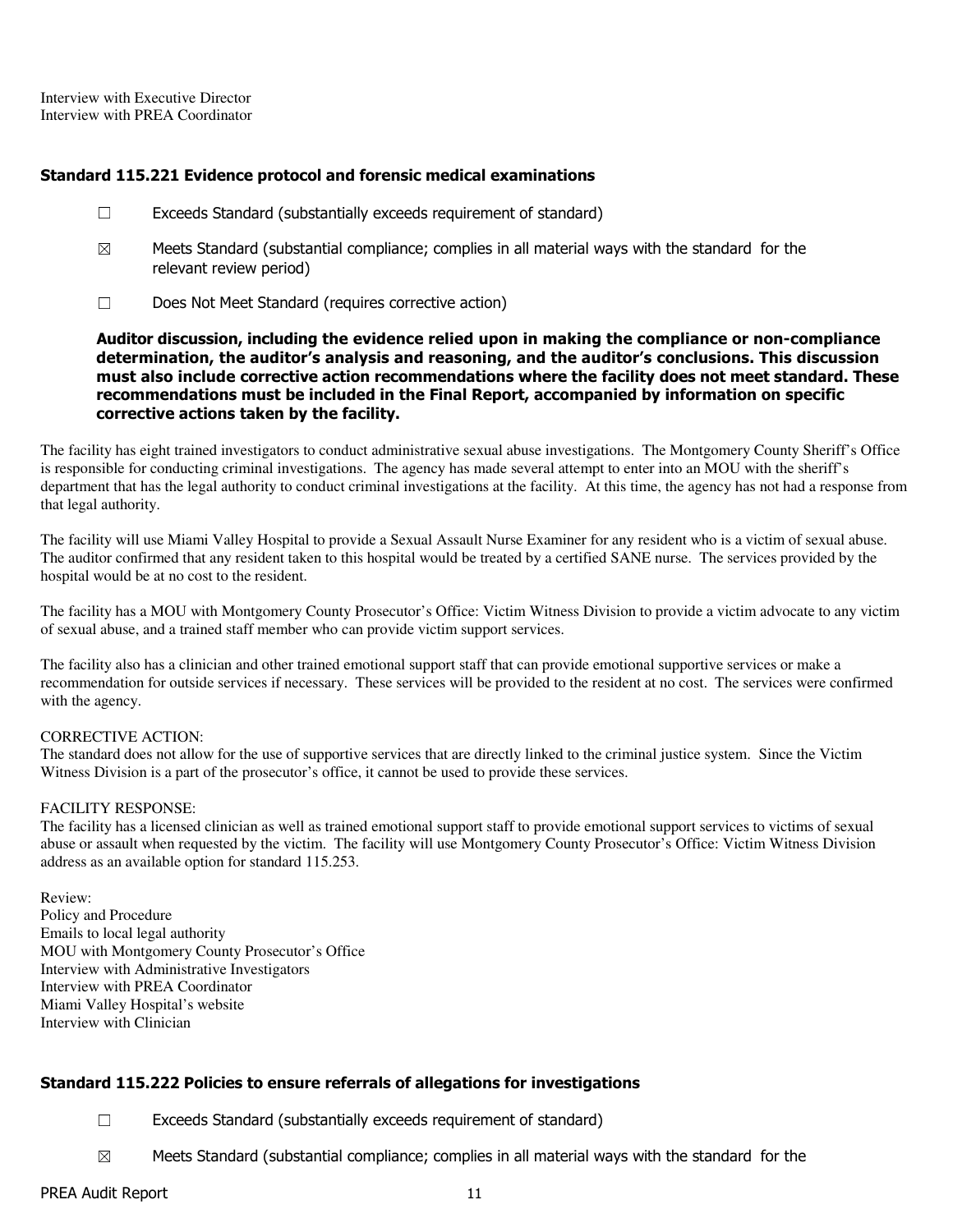relevant review period)

☐ Does Not Meet Standard (requires corrective action)

Auditor discussion, including the evidence relied upon in making the compliance or non-compliance determination, the auditor's analysis and reasoning, and the auditor's conclusions. This discussion must also include corrective action recommendations where the facility does not meet standard. These recommendations must be included in the Final Report, accompanied by information on specific corrective actions taken by the facility.

The agency has a policy that requires an administrative investigation of all allegations of sexual abuse and sexual harassment, and that any allegation that is criminal in nature is referred to the Montgomery County Sheriff's Office. The facility has not had an allegation of sexual harassment or sexual abuse that needed referring for a criminal investigation during this auditing period.

The facility conducted three administrative investigations during this audit cycle:

Investigation #1: A resident made a sexual harassment complaint against another resident. This allegation was verbally reported to staff. The facility initiated an administrative investigation and determined that the allegation substantiated. There was no criminal activity involved so the incident was not referred to the Montgomery County Sheriff's Office.

Investigation #2: A resident made a written voyeurism allegation against a staff member. The facility conducted an administrative allegation and determined the allegation unsubstantiated. There was no criminal activity involved so the incident was not referred to the Montgomery County Sheriff's Office.

Investigation #3: A resident made a sexual harassment complaint against another resident. This allegation was verbally reported to staff. The facility initiated an administrative investigation and determined the allegation substantiated. There was no criminal activity involved so the incident was not referred to the Montgomery County Sherriff's Office.

MonDay's website post the investigative policy of the agency and the responsibilities of both the agency and the investigating entity. The auditor reviewed the agency's website and confirmed that the appropriate policy was posted.

Review: Policy and procedure MonDay website Interview with PREA Coordinator Interview with Compliance Specialist Interview with Administrative Investigators Review of investigations

## Standard 115.231 Employee training

- ☐ Exceeds Standard (substantially exceeds requirement of standard)
- $\boxtimes$  Meets Standard (substantial compliance; complies in all material ways with the standard for the relevant review period)
- ☐ Does Not Meet Standard (requires corrective action)

Auditor discussion, including the evidence relied upon in making the compliance or non-compliance determination, the auditor's analysis and reasoning, and the auditor's conclusions. This discussion must also include corrective action recommendations where the facility does not meet standard. These recommendations must be included in the Final Report, accompanied by information on specific corrective actions taken by the facility.

The agency has trained all staff on the PREA required topics. The agency uses Relias, an online training system, to ensure all staff know the proper way to prevent, detect, report, and respond to any allegations of sexual abuse or sexual harassment. Staff also receive refresher training every other year that includes a review of MonDay polices and procedures, staff duties and responsibilities, and the first responder coordinated response plan.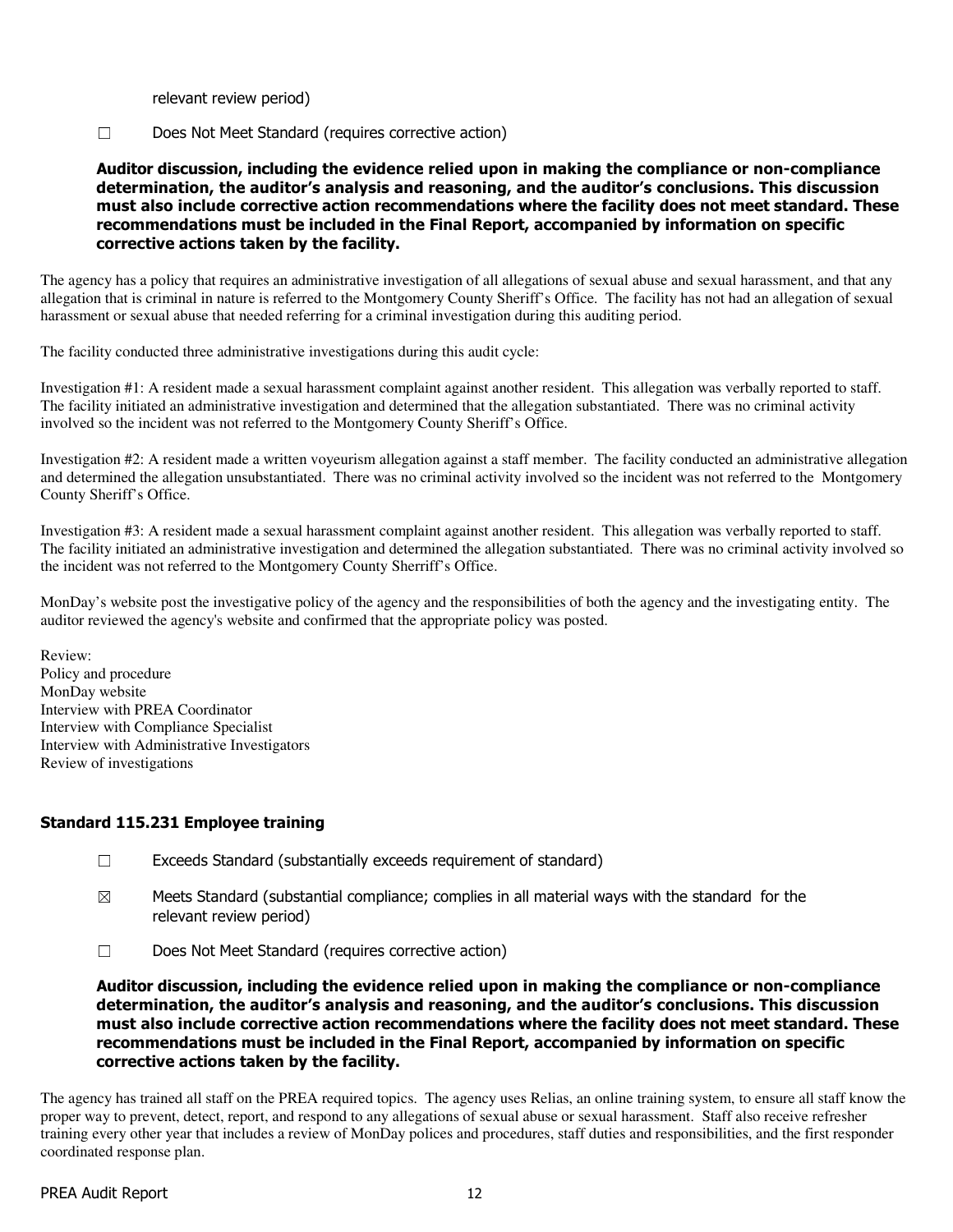During staff interviews, all staff were able to discuss the various PREA related training they received at orientation or during one of the annual training sessions. Staff was well versed on the PREA policies and protocols.

The agency cross-trains its staff because staff can be transferred to work in any facility. All staff received gender specific training.

All staff sign an acknowledgment of the training they received if it is not electronically documented in the Relias system.

Supervisors are to ensure that the required training is complete each year.

Review: Policy and procedure Training curriculum Training records Interview with PREA Coordinator Interview with Human Resource Director Interview with Clinical Manager Interview with Compliance Specialist Interview with random staff

#### Standard 115.232 Volunteer and contractor training

- $\Box$  Exceeds Standard (substantially exceeds requirement of standard)
- $\boxtimes$  Meets Standard (substantial compliance; complies in all material ways with the standard for the relevant review period)
- ☐ Does Not Meet Standard (requires corrective action)

Auditor discussion, including the evidence relied upon in making the compliance or non-compliance determination, the auditor's analysis and reasoning, and the auditor's conclusions. This discussion must also include corrective action recommendations where the facility does not meet standard. These recommendations must be included in the Final Report, accompanied by information on specific corrective actions taken by the facility.

The facility's Compliance Specialist completes PREA training for all volunteers that have contact with residents. This training includes their responsibilities under the facility's sexual abuse and sexual harassment prevention, detection, and reporting polices. There were no volunteers or contractors on duty during the audit; however, the facility maintains documentation of the training curriculum and sign-in sheets verifying the training received.

The auditor interviewed the trainer and ensured that the proper training was given to volunteers and contractors based upon their level on involvement with the residents.

Review: Policy and procedure Contract/vendor training Training sign-in sheet Interview with Compliance Specialist

#### Standard 115.233 Resident education

- $\Box$  Exceeds Standard (substantially exceeds requirement of standard)
- $\boxtimes$  Meets Standard (substantial compliance; complies in all material ways with the standard for the relevant review period)
- ☐ Does Not Meet Standard (requires corrective action)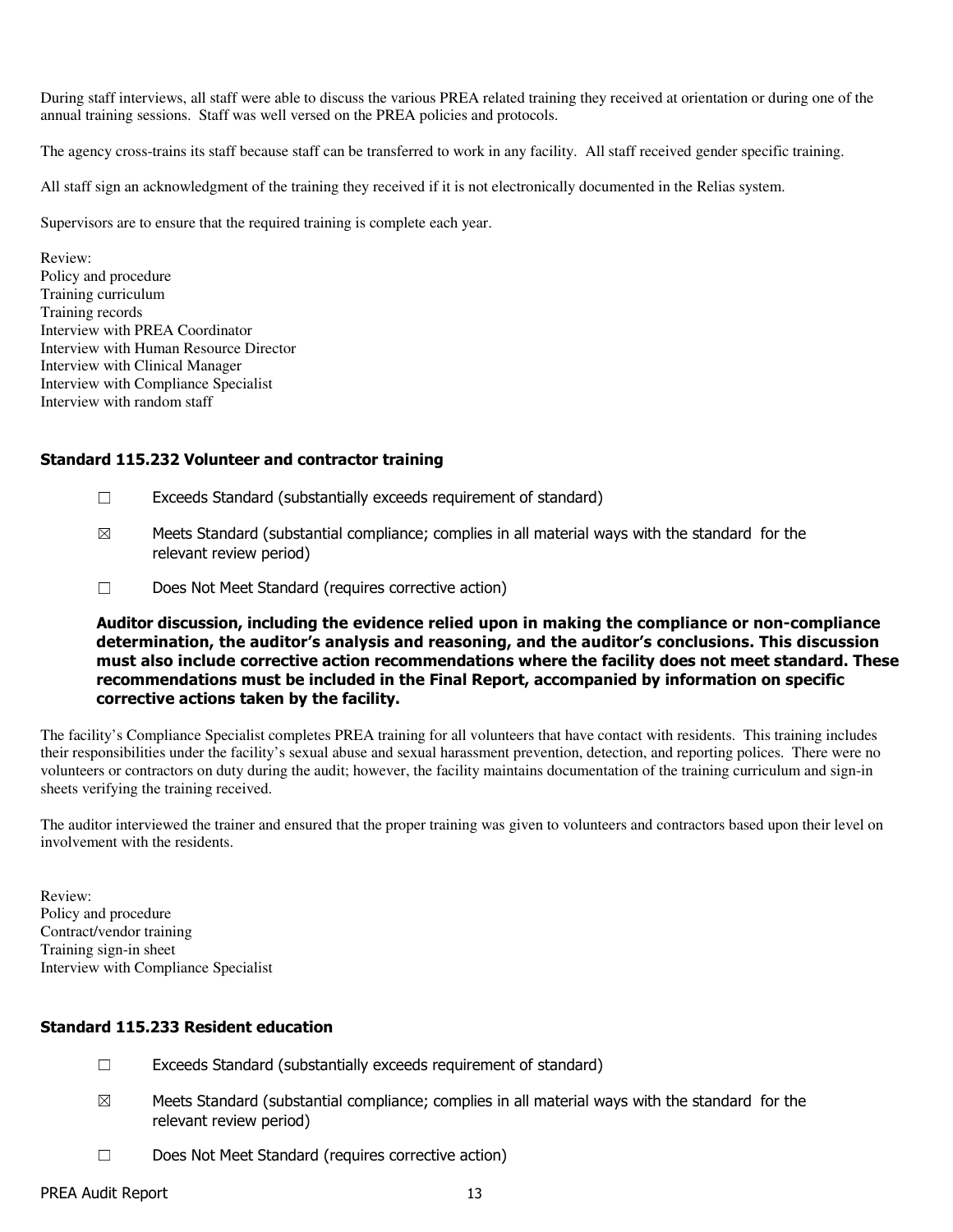#### Auditor discussion, including the evidence relied upon in making the compliance or non-compliance determination, the auditor's analysis and reasoning, and the auditor's conclusions. This discussion must also include corrective action recommendations where the facility does not meet standard. These recommendations must be included in the Final Report, accompanied by information on specific corrective actions taken by the facility.

All residents receive information at the time of intake about the facility's zero tolerance policy, how to report incidents or suspicions of sexual abuse or sexual harassment, their rights to be free from sexual abuse and sexual harassment, and to be free from retaliation for reporting such incidents. This information is read and reviewed with all residents to ensure each resident understands their rights under the PREA guidelines. If a resident does not understand English or has other disabilities that prevent normal communication, the facility contracts services with other agencies so that each resident can benefit from the facilities efforts to prevent, detect, report, and respond to sexual abuse and sexual harassment (See standard 115.216). Residents sign acknowledgment of receiving this information.

All residents watch a PREA education video during orientation and receive handouts that include ways to report and reporting phone numbers. This information is also on posters located throughout the facility. During this orientation group, the facilitator ensures that residents understand the services available to them at no cost and the limits to confidentiality.

During resident interviews, all offenders reported receiving the PREA education and information at intake and during orientation group. Residents also indicated that their case managers reviewed ways to keep themselves safe, how to report including anonymously, and the toll free numbers posted near the phones. Postings with PREA related information was located in conspicuous areas throughout the facility.

Review: Policy and procedure Resident training curriculum PREA postings Facility tour Interview with residents Interview with Clinical Manager Interview with Case Manager Interview with Resident Leaders

## Standard 115.234 Specialized training: Investigations

- $\Box$  Exceeds Standard (substantially exceeds requirement of standard)
- $\boxtimes$  Meets Standard (substantial compliance; complies in all material ways with the standard for the relevant review period)
- ☐ Does Not Meet Standard (requires corrective action)

#### Auditor discussion, including the evidence relied upon in making the compliance or non-compliance determination, the auditor's analysis and reasoning, and the auditor's conclusions. This discussion must also include corrective action recommendations where the facility does not meet standard. These recommendations must be included in the Final Report, accompanied by information on specific corrective actions taken by the facility.

The facility has a standardized process for administratively investigating any allegations. The facility has eight administratively trained investigators including the PREA Coordinator and the Compliance Specialist. The training included techniques for interviewing sexual abuse victims, proper use of Miranda and Garrity warnings, evidence collection in a confinement setting, and required evidence to substantiate a case for administrative action or criminal referral. The training was provided by the Moss Group or online with NCIC.

Review: Policy and procedure Administrative Investigator training curriculum Administrative Investigator training certificate Interview with Administrative Investigators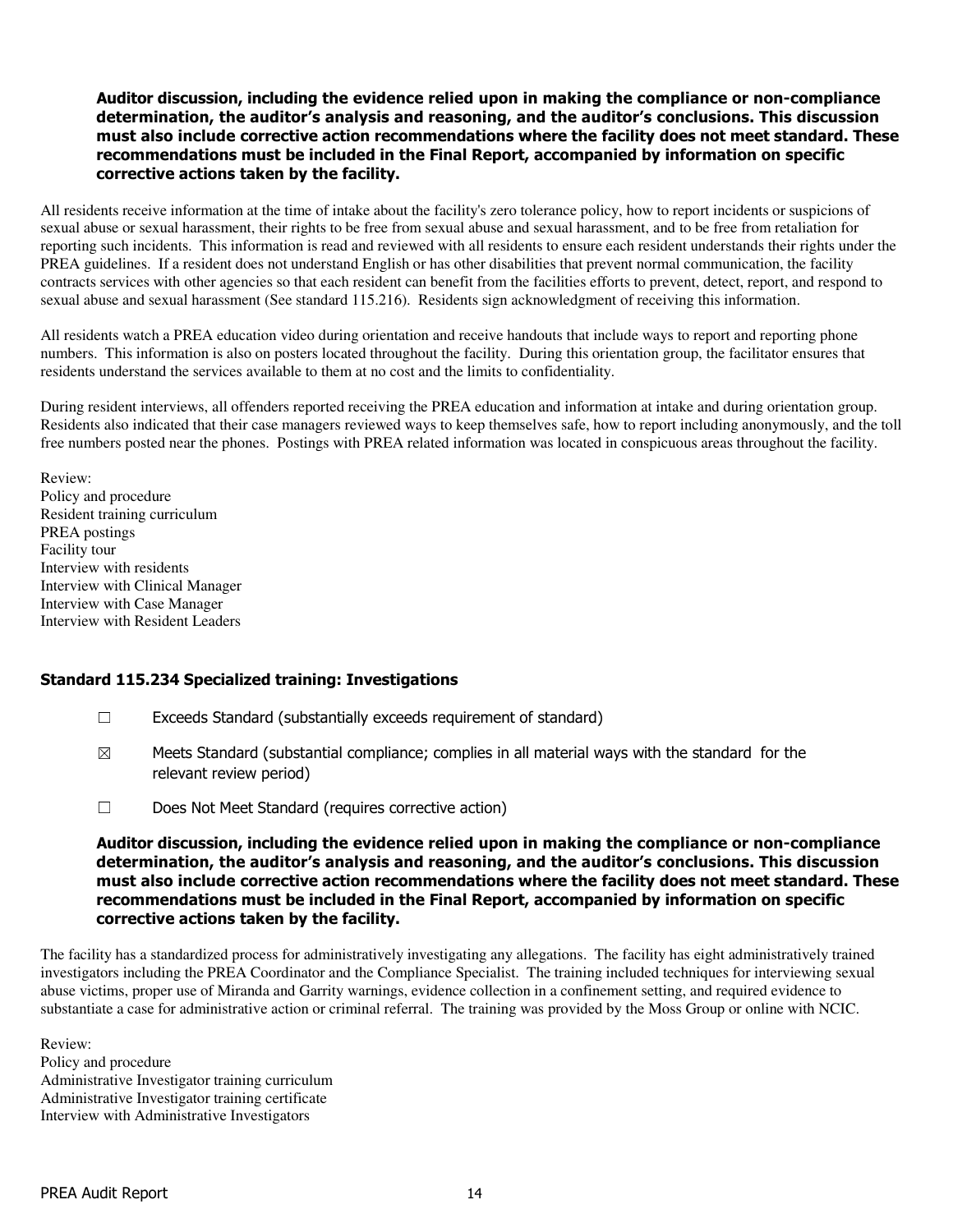# Standard 115.235 Specialized training: Medical and mental health care

- ☐ Exceeds Standard (substantially exceeds requirement of standard)
- $\boxtimes$  Meets Standard (substantial compliance; complies in all material ways with the standard for the relevant review period)
- ☐ Does Not Meet Standard (requires corrective action)

Auditor discussion, including the evidence relied upon in making the compliance or non-compliance determination, the auditor's analysis and reasoning, and the auditor's conclusions. This discussion must also include corrective action recommendations where the facility does not meet standard. These recommendations must be included in the Final Report, accompanied by information on specific corrective actions taken by the facility.

The facility provides all full and part time medical and mental health practitioners that work within the facility how to detect and assess the signs of sexual abuse and sexual harassment; how to preserve any physical evidence of sexual abuse; and how to effectively respond to allegations or suspicions of sexual abuse and sexual harassment.

The medical staff at the facility would not complete a forensic examination. Should one be necessary, the resident would be taken to Miami Valley Hospital which has a sexual assault nurse examiner program.

Interviews of the clinician indicate she knows how and whom to report allegations of sexual abuse and sexual harassment.

Review: Policy and procedure Interview with Clinical Manager Interview with PREA Coordinator

## Standard 115.241 Screening for risk of victimization and abusiveness

- $\Box$  Exceeds Standard (substantially exceeds requirement of standard)
- $\boxtimes$  Meets Standard (substantial compliance; complies in all material ways with the standard for the relevant review period)
- ☐ Does Not Meet Standard (requires corrective action)

Auditor discussion, including the evidence relied upon in making the compliance or non-compliance determination, the auditor's analysis and reasoning, and the auditor's conclusions. This discussion must also include corrective action recommendations where the facility does not meet standard. These recommendations must be included in the Final Report, accompanied by information on specific corrective actions taken by the facility.

All residents are screened for risk of vulnerability or abusiveness at intake. The screening tool used included all required criteria in order to accurately assess the resident's risk. The clinician will complete the initial screening and the rescreen with all residents. The policy does not allow for a resident to be disciplined for refusing to answer or for not disclosing complete information in response to questions on the resident's mental health, sexuality, or previous victimization.

The auditor reviewed several initial screening and rescreening to ensure that they were completed within the specified time frame and that all required criteria was used in the screening. All residents get a 30-day rescreen and a rescreen will also be completed if the facility receives any additional new information or if a PREA allegation occurred regardless of the time frame.

Should a classification of potential victim or potential abuser be made during the screening, appropriate staff would be notified and accommodations if necessary would be made. Should a resident need additional services, the clinician would complete an assessment and make a referral to the psychiatrist.

PREA Audit Report 15 Quality assurance checks are completed to ensure screenings are completed appropriately.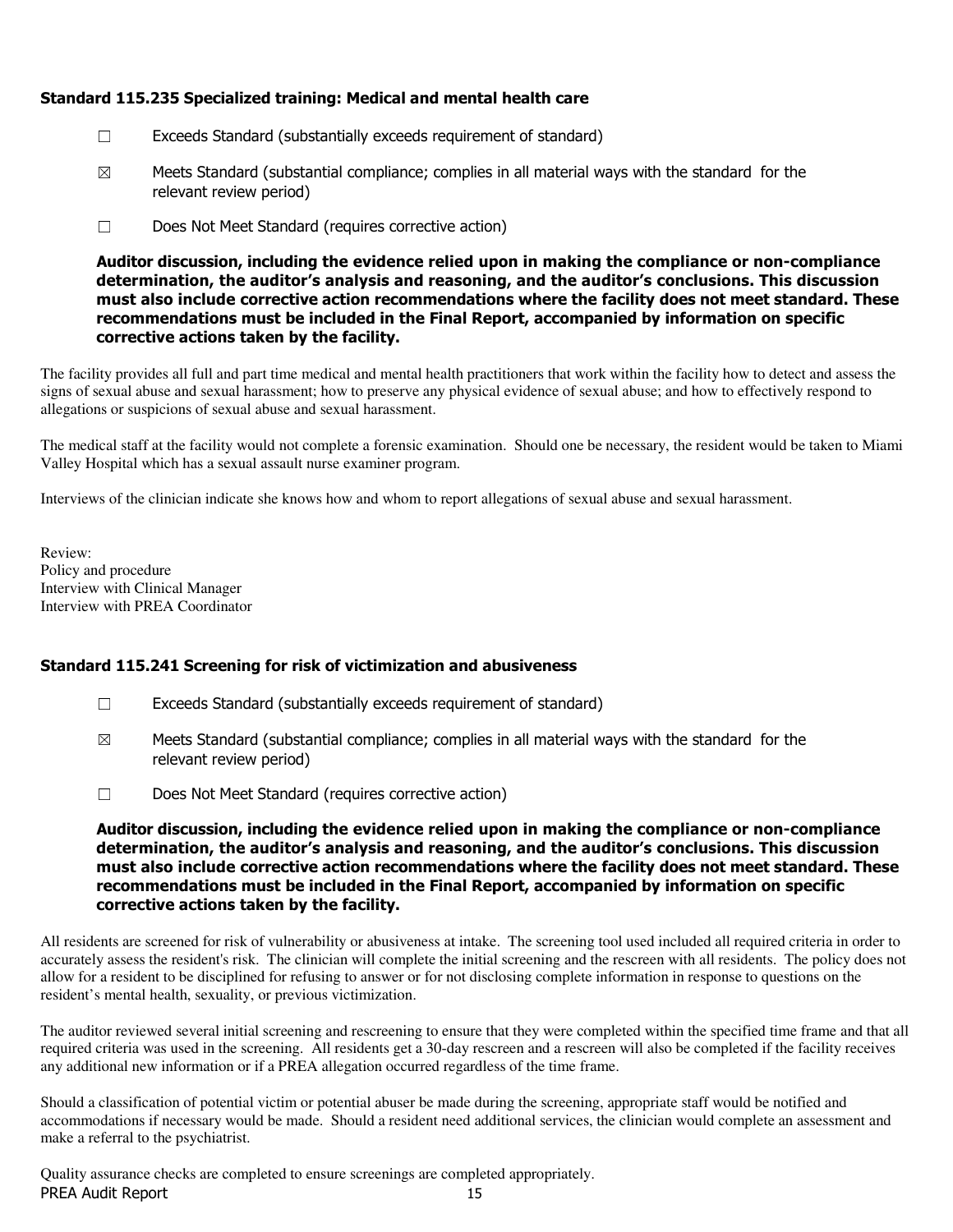Review: Policy and procedure Initial PREA assessment screen PREA assessment rescreen Interview with Clinical Manager Interview with residents Interview with Treatment Coordinator Interview with Resident Supervisors

#### Standard 115.242 Use of screening information

- ☐ Exceeds Standard (substantially exceeds requirement of standard)
- $\boxtimes$  Meets Standard (substantial compliance; complies in all material ways with the standard for the relevant review period)
- ☐ Does Not Meet Standard (requires corrective action)

Auditor discussion, including the evidence relied upon in making the compliance or non-compliance determination, the auditor's analysis and reasoning, and the auditor's conclusions. This discussion must also include corrective action recommendations where the facility does not meet standard. These recommendations must be included in the Final Report, accompanied by information on specific corrective actions taken by the facility.

All residents receive a classification based upon their PREA screening information. Classifications include none, potential victim and potential abuser. A resident's classification will be documented but no staff member will be able to see the screening form or answers. Any resident who is classified as potentially vulnerable or potentially abusive will be housed in a designated dorm with a bed that is easily viewable by staff.

All residents with a classification have it addressed with treatment goals. These residents work with their case worker to work on the issues underlining their classification and residents can also be referred to counseling if necessary.

The facility has a plan for housing a transgender or intersex resident safely which include opportunities to shower separately and make housing and program assignments with a transgender or intersex resident's own views taken into consideration. The agency has developed a team that will address placement issues for any transgender/intersex resident housed with agency. These determinations are made on a case by case basis.

The auditor and facility management discussed the facility's plan to house residents that are highly vulnerable, highly abusive, or transgender/intersex. The facility was able to describe specific bed placement, group separation, ability to shower separately, and the protocol on safely housing transgender/intersex residents as ways to ensure the safety of each resident.

Interviews with line staff revealed that they have received proper training on how to manage a transgender/intersex resident safely.

Review: Policy and procedure Facility tour Initial PREA assessment screening PREA re-screen assessment Individual case plan Staffing plan Interview with Case Managers Interview with Resident Leaders Interview with PREA Coordinator Interview with random residents

## Standard 115.251 Resident reporting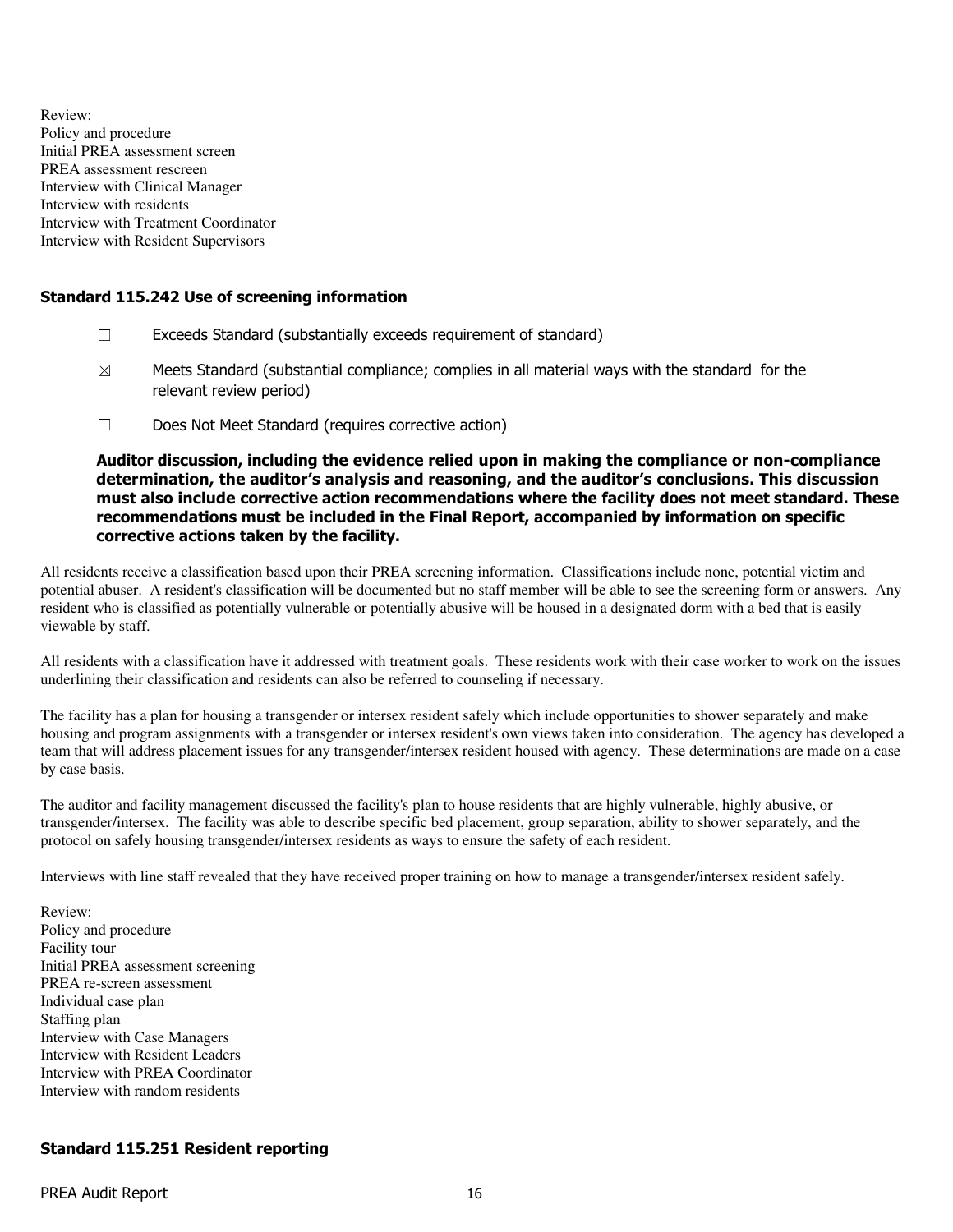- ☐ Exceeds Standard (substantially exceeds requirement of standard)
- $\boxtimes$  Meets Standard (substantial compliance; complies in all material ways with the standard for the relevant review period)
- ☐ Does Not Meet Standard (requires corrective action)

Auditor discussion, including the evidence relied upon in making the compliance or non-compliance determination, the auditor's analysis and reasoning, and the auditor's conclusions. This discussion must also include corrective action recommendations where the facility does not meet standard. These recommendations must be included in the Final Report, accompanied by information on specific corrective actions taken by the facility.

Residents at MonDay have multiple ways of reporting sexual abuse. Posters throughout the facility indicate how residents can report as well as how to report to an outside agency. Interviews with the residents indicate that they are aware of all means of reporting and that they could report anonymously. They received the information at intake, during orientation training, and in case manager meetings.

The facility has facility phones with the reporting numbers along with a special code (9732#) available to residents. This allows residents to make toll free reports and/or anonymous reports to an outside agency.

All residents received information at intake and in their handbooks regarding PREA reporting. Staff received information on how to privately report during staff training.

The auditor interview random residents who were able to describe the various ways that they could report and allegation including anonymously and directly to any staff member. The residents felt comfortable enough to report any problem directly to staff feeling confident that staff would address the situation appropriately.

Review: Policy and procedure PREA postings PREA brochure Facility tour Interview with PREA Coordinator Interview with Clinical Manager Interview with residents

## Standard 115.252 Exhaustion of administrative remedies

- $\Box$  Exceeds Standard (substantially exceeds requirement of standard)
- ☐ Meets Standard (substantial compliance; complies in all material ways with the standard for the relevant review period)
- ☐ Does Not Meet Standard (requires corrective action)

Auditor discussion, including the evidence relied upon in making the compliance or non-compliance determination, the auditor's analysis and reasoning, and the auditor's conclusions. This discussion must also include corrective action recommendations where the facility does not meet standard. These recommendations must be included in the Final Report, accompanied by information on specific corrective actions taken by the facility.

The facility does have a formal grievance process; however, residents are not required to use the system in order to make an allegation of sexual abuse or sexual harassment. Should a resident use the grievance system to make an allegation, the facility does not require the use of an informal process such as submitting a complaint form or require an attempt to resolve the issues with staff. There is no time limit imposed on when a resident may submit a grievance alleging sexual abuse or sexual harassment.

PREA Audit Report 17 All grievances related to sexual abuse or sexual harassment will have a final decision based on the merits of the allegation within 90 days of the initial filing of the grievance. Should the facility need more time to make a determination, the facility may extend the time frame for up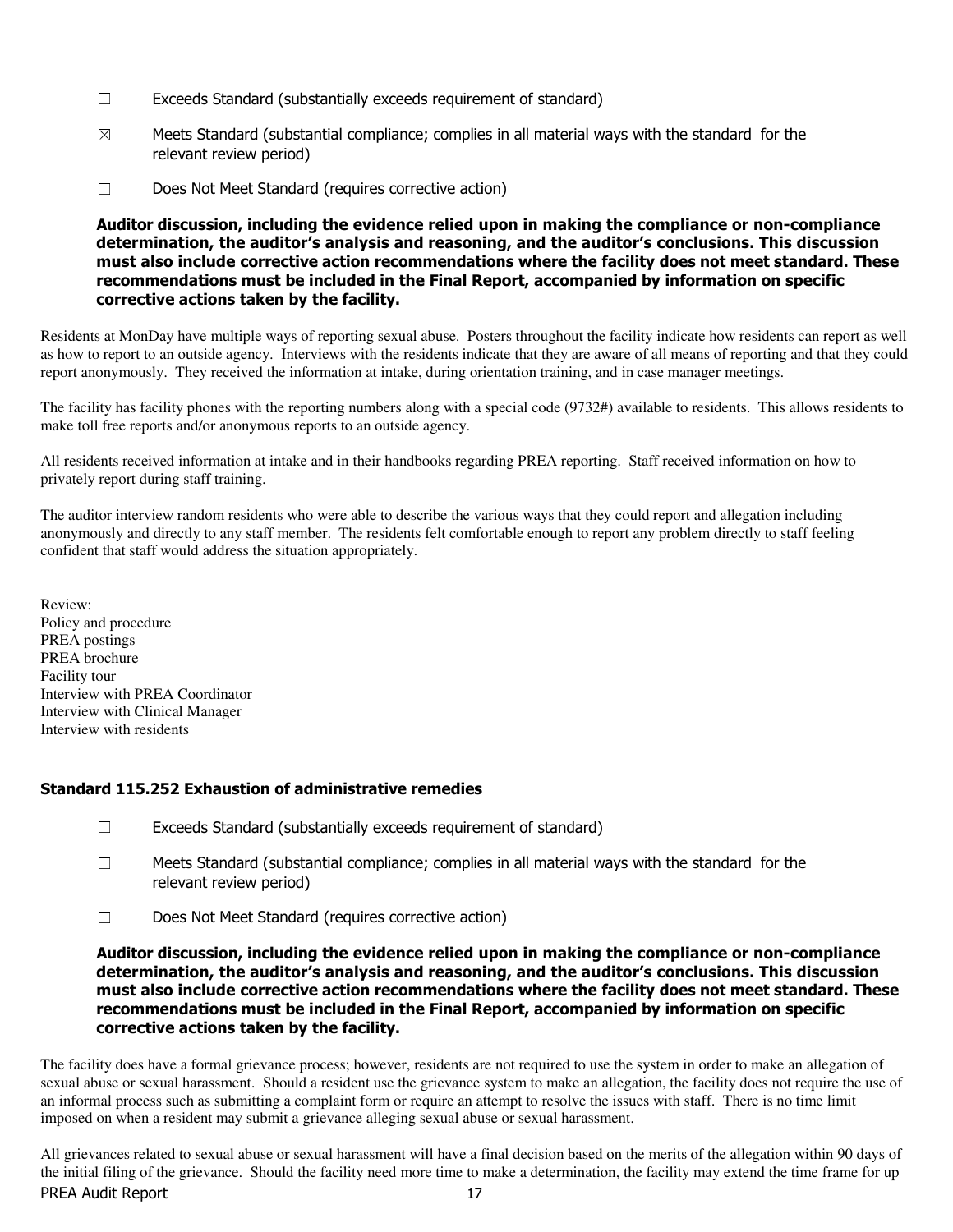to 70 days. The resident will be given written notification if an extension is necessary.

Third parties, including fellow residents, staff members, family members, attorneys, and outside advocates, are permitted to assist residents in filing request for administrative remedies related to sexual abuse or sexual harassment allegations. If a third party files a request on behalf of a resident, the alleged victim is required to agree to the have the request filed on his or her behalf.

Should a resident need file an emergency grievance alleging substantial risk of imminent sexual abuse, the facility will initiate immediate corrective action. The resident will receive a response in no more than 24 hours and have a final decision within 5 days.

A resident will be disciplined for filing a grievance relating to sexual abuse only when is can be proved the grievance was written in bad faith.

The facility has not received an allegation through its grievance system. The auditor spoke with several random residents and reviewed the grievance process with them. All report receiving instruction on how to file a grievance during intake and understood how to use the system properly.

Review: Policy and Procedure Interview with PREA Coordinator Interview with Operations Manager Interview with random resdients

#### Standard 115.253 Resident access to outside confidential support services

- $\Box$  Exceeds Standard (substantially exceeds requirement of standard)
- $\boxtimes$  Meets Standard (substantial compliance; complies in all material ways with the standard for the relevant review period)
- ☐ Does Not Meet Standard (requires corrective action)

#### Auditor discussion, including the evidence relied upon in making the compliance or non-compliance determination, the auditor's analysis and reasoning, and the auditor's conclusions. This discussion must also include corrective action recommendations where the facility does not meet standard. These recommendations must be included in the Final Report, accompanied by information on specific corrective actions taken by the facility.

The facility has a MOU with the Victim Witness Division of the Montgomery County Prosecutor's Office to provide emotional support to any resident who is a victim of sexual abuse. The facility provides the phone number and address of this agency to residents as wells as train them during orientation of the limitations to confidentiality and mandatory reporting.

Residents who were interviewed verified that they received this information and that the information is available on posters located throughout the facility.

The auditor took note of the information on posters located throughout the facility and ensured that the posting contained all the accurate information. A review of the MOU was also completed.

The auditor reviewed the services available to any resident who may need emotional support after an incident of sexual assault/abuse. These services would be provided to any resident who made contact with the agency. The facility would not assist in allowing this agency to provide advocate services after an incident of sexual assault or sexual abuse due to the agency operating out of the prosecutor's office (See Standard 115.221 D). The agency has trained staff that can offer victim support services at the request of the victim.

Review: Policy and procedure MOU Montgomery County Prosecutor's Office Victim Witness Division Emotional Support Training Certificate Interview with PREA Coordinator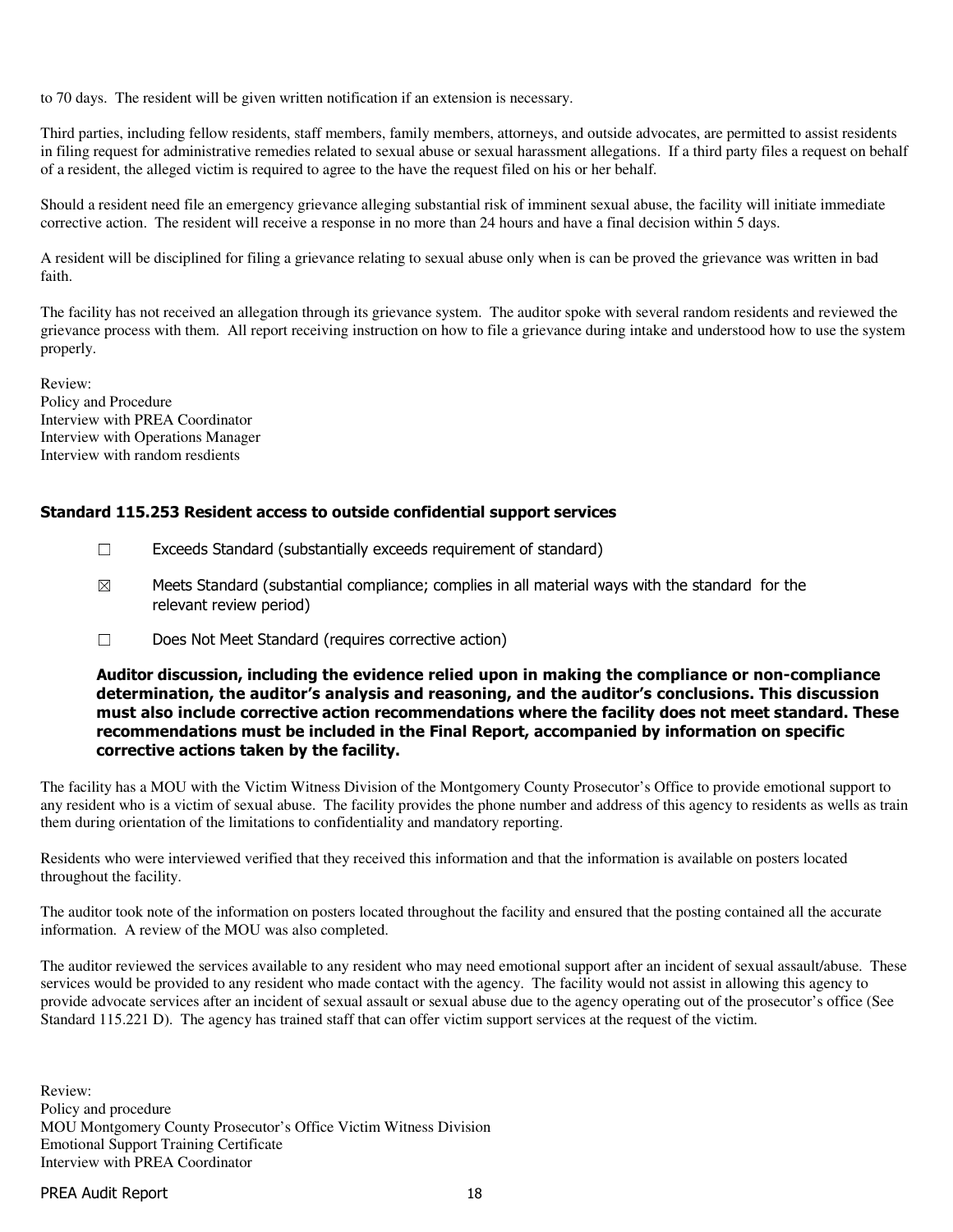Interview with Clinical Manager

#### Standard 115.254 Third-party reporting

- $\Box$  Exceeds Standard (substantially exceeds requirement of standard)
- $\boxtimes$  Meets Standard (substantial compliance; complies in all material ways with the standard for the relevant review period)
- ☐ Does Not Meet Standard (requires corrective action)

#### Auditor discussion, including the evidence relied upon in making the compliance or non-compliance determination, the auditor's analysis and reasoning, and the auditor's conclusions. This discussion must also include corrective action recommendations where the facility does not meet standard. These recommendations must be included in the Final Report, accompanied by information on specific corrective actions taken by the facility.

The agency has posted on its website ways that anyone can report sexual abuse or sexual harassment on behalf of a resident. Residents are also educated that they can report to family members who can then make a third party report. This information is also on posters located in areas the general public would see.

The facility has not had a third party report.

Review: Policy and procedure MonDay website PREA postings Facility tour Interview with Administrative Investigators Interviews with random residents

#### Standard 115.261 Staff and agency reporting duties

- ☐ Exceeds Standard (substantially exceeds requirement of standard)
- $\boxtimes$  Meets Standard (substantial compliance; complies in all material ways with the standard for the relevant review period)
- ☐ Does Not Meet Standard (requires corrective action)

#### Auditor discussion, including the evidence relied upon in making the compliance or non-compliance determination, the auditor's analysis and reasoning, and the auditor's conclusions. This discussion must also include corrective action recommendations where the facility does not meet standard. These recommendations must be included in the Final Report, accompanied by information on specific corrective actions taken by the facility.

MonDay CBCF policy requires all employees to immediately report any knowledge, suspicion, or information regarding an incident of sexual abuse or sexual harassment including third party and anonymous reports. Apart from the employee's supervisor, no one shall reveal any information related to a sexual abuse report to anyone other than to the extent necessary to make treatment, investigation, and other security and management decisions. All allegations of sexual abuse or sexual harassment are reported to the facility's investigators.

The auditor interviewed all required specialized staff and several random staff members. All staff members indicated that they were given and understand the agency's policy on reporting PREA incidents and were trained on the appropriate way to document a report and to whom they should report an allegation. Staff indicated they understood that they are required to report their own suspicions, or information regarding sexual abuse, sexual harassment, or retaliation.

All staff members with a duty to report based on local law and medical and mental health practitioners are required to inform residents of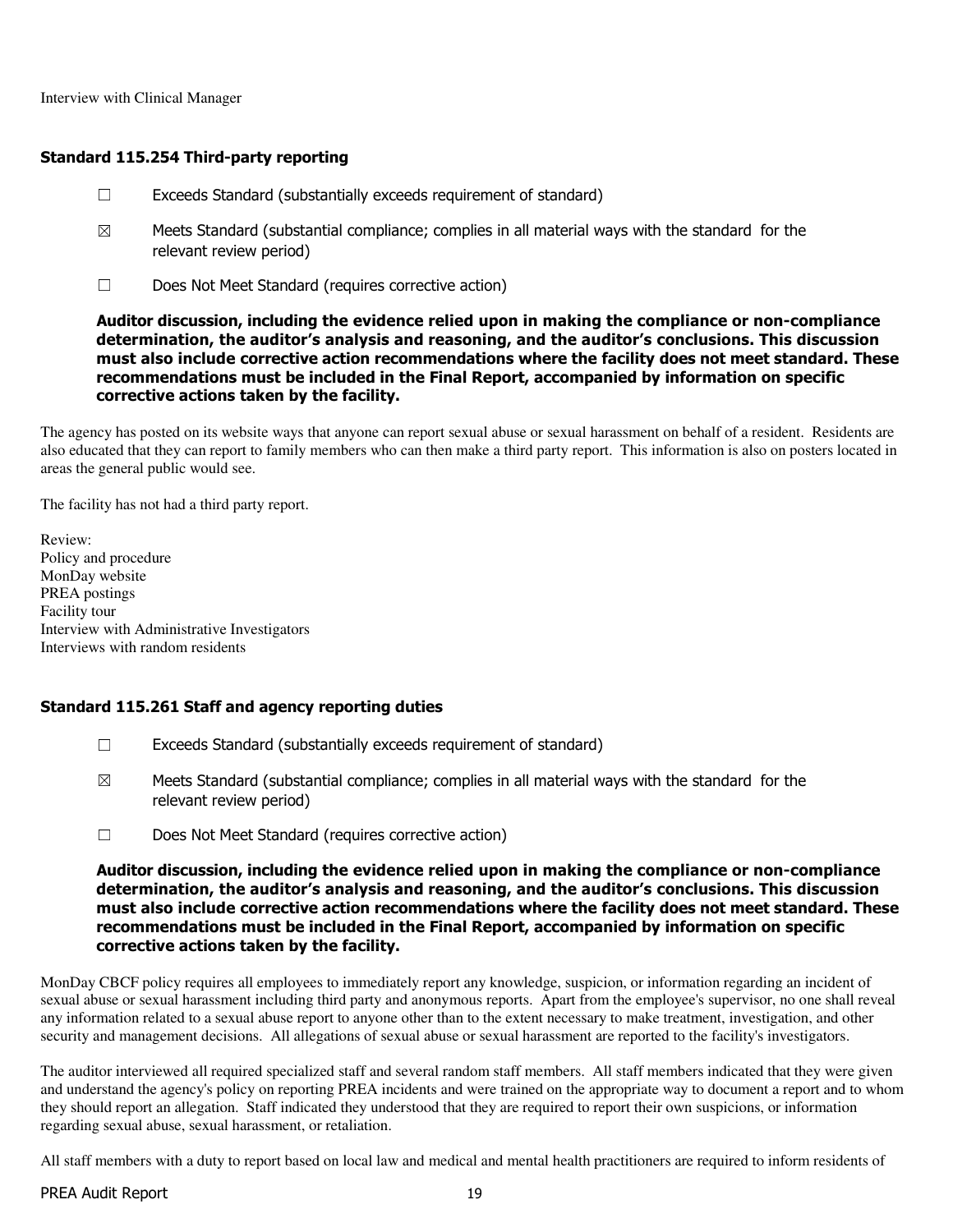their status and the limitation of confidentiality at the initiation of services. Interviews with staff members who have a duty to report indicated that they understood their duty to inform residents before providing services.

The facility does not admit residents under the age of 18. The State of Ohio does not require institutions or facilities licensed by the state or facilities in which a person resides as a result of voluntary, civil, or criminal commitment to report to adult protective services (Chapter 5101:2-20 and 5101:2-20-01).

Review: Policy and procedure Ohio revised code Investigation reports Interview with random staff Interview with Administrative Investigators Interview with Treatment Coordinator Interview with Clinical Manager

## Standard 115.262 Agency protection duties

- ☐ Exceeds Standard (substantially exceeds requirement of standard)
- $\boxtimes$  Meets Standard (substantial compliance; complies in all material ways with the standard for the relevant review period)
- ☐ Does Not Meet Standard (requires corrective action)

Auditor discussion, including the evidence relied upon in making the compliance or non-compliance determination, the auditor's analysis and reasoning, and the auditor's conclusions. This discussion must also include corrective action recommendations where the facility does not meet standard. These recommendations must be included in the Final Report, accompanied by information on specific corrective actions taken by the facility.

MonDay has several ways in which to protect residents from sexual abuse, sexual harassment, and retaliation. The facility can move residents to different housing units or rooms as well as move staff to a different building or placing them administrative leave during the course of an investigation or after to prevent retaliation. During the interview process, it was very clear that the safety and security of all residents is their primary concern.

An interview with the PREA Coordinator and Agency Investigators describe the process on how they determine if an alleged victim or abuser should be moved in order to protect the victim from imminent abuse. The practice is to place a staff member on administrative leave or place in another facility (if possible) if they are accused of sexual harassment or sexual assault during the investigation. The staff member is to have no contact with the facility or other staff member until a determination has been made. If another resident is the alleged abuser, the abuser and victim will be separated either by housing unit or facility until a determination has been made.

The facility has had three sexual harassment investigations during this audit cycle. During the investigation into two resident on resident allegations, the alleged victim was moved to a different pod in an effort to keep them safe.

Review: Policy and procedure Investigation reports Interview with Administrative Investigators Interview with PREA Coordinator Interview with Clinical Manager Interview with Operations Coordinator

# Standard 115.263 Reporting to other confinement facilities

☐ Exceeds Standard (substantially exceeds requirement of standard)

PREA Audit Report 20  $\boxtimes$  Meets Standard (substantial compliance; complies in all material ways with the standard for the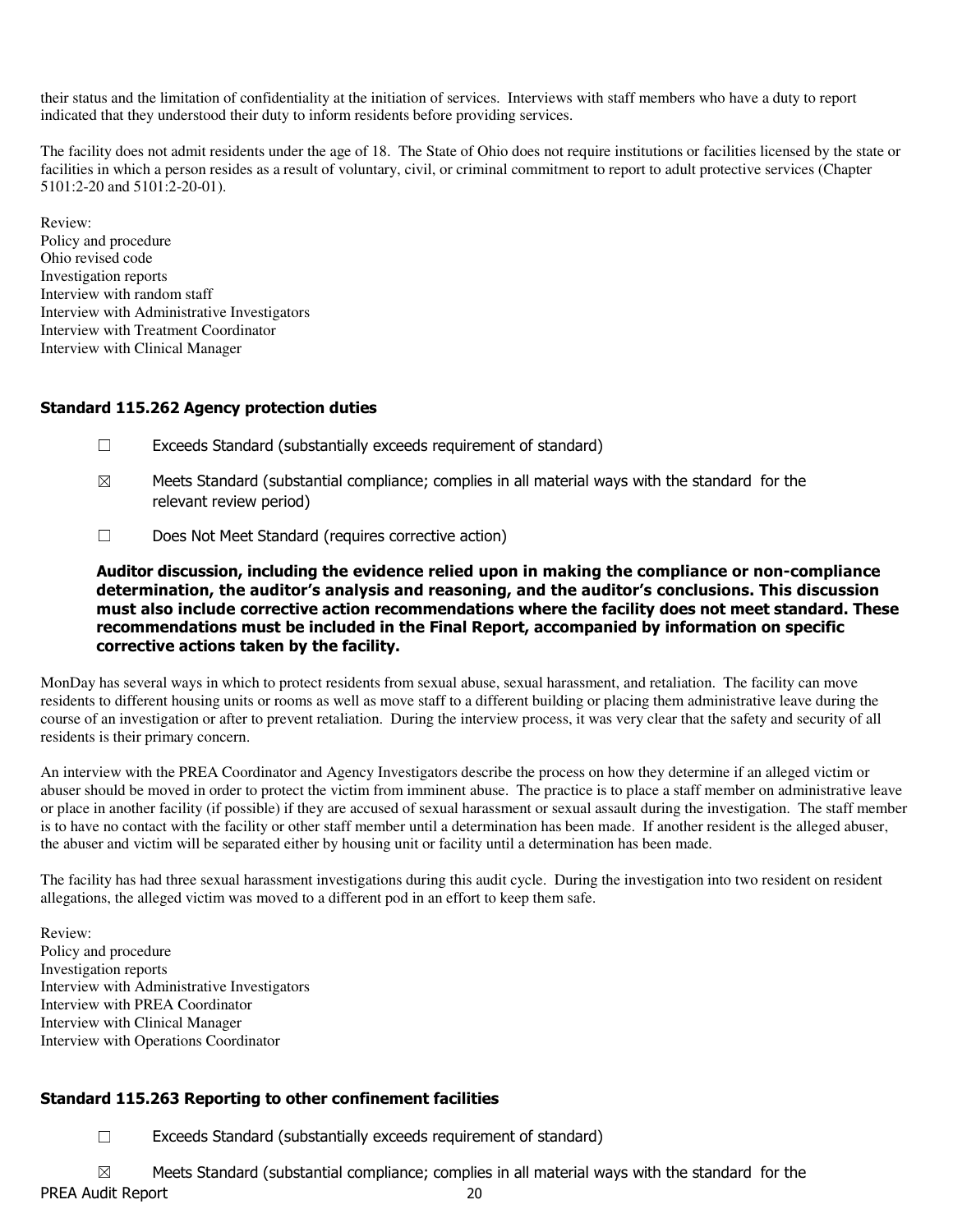relevant review period)

☐ Does Not Meet Standard (requires corrective action)

## Auditor discussion, including the evidence relied upon in making the compliance or non-compliance determination, the auditor's analysis and reasoning, and the auditor's conclusions. This discussion must also include corrective action recommendations where the facility does not meet standard. These recommendations must be included in the Final Report, accompanied by information on specific corrective actions taken by the facility.

Upon receiving an allegation that a resident was sexually abused while confined at another corrections facility, the Executive Director shall notify in writing the head of the facility or appropriate central office of the agency where the alleged abuse occurred and inform the PREA Coordinator. The policy requires notification within 72 hours.

Interviews with the Agency's PREA Coordinator and the facility's Compliance Specialist confirmed this practice.

The facility provided documentation of reporting an allegation to another facility within the specified 72 hour time period. The facility received a report from another agency; however was unable to make a determination based on the lack of availability of video surveillance or witnesses, nor were they able to locate the alleged abuser.

Review: Policy and procedure Interview with Executive Director Interview with PREA Coordinator Review of reporting documentation

## Standard 115.264 Staff first responder duties

- ☐ Exceeds Standard (substantially exceeds requirement of standard)
- $\boxtimes$  Meets Standard (substantial compliance; complies in all material ways with the standard for the relevant review period)
- ☐ Does Not Meet Standard (requires corrective action)

#### Auditor discussion, including the evidence relied upon in making the compliance or non-compliance determination, the auditor's analysis and reasoning, and the auditor's conclusions. This discussion must also include corrective action recommendations where the facility does not meet standard. These recommendations must be included in the Final Report, accompanied by information on specific corrective actions taken by the facility.

MonDay has a policy outlining first responder duties for any allegation of sexual abuse. The policy contains instructions for how to separate the abuser and victim, protect and preserve evidence until appropriate authorities can collect it, not to allow the abuse to destroy evidence, request that the victim does not destroy any evidence, and enacting the PREA coordinated response plan, can collect it. All staff are trained on first responder duties (security and non-security staff) including reviewing potential scenarios.

Interviews of security and program staff indicate that staff know the appropriate steps to take to preserve and protect evidence and support the victim. All staff seemed comfortable with the first responder duties and confident that they would respond appropriately based upon their training.

Each security post has a posting of the first responder duties and coordinated response plan.

The facility has not had an allegation of sexual abuse during this audit cycle.

PREA Audit Report 21 Review: Policy and procedure Coordinated response plan/first responder duties posting Training records Interviews with random staff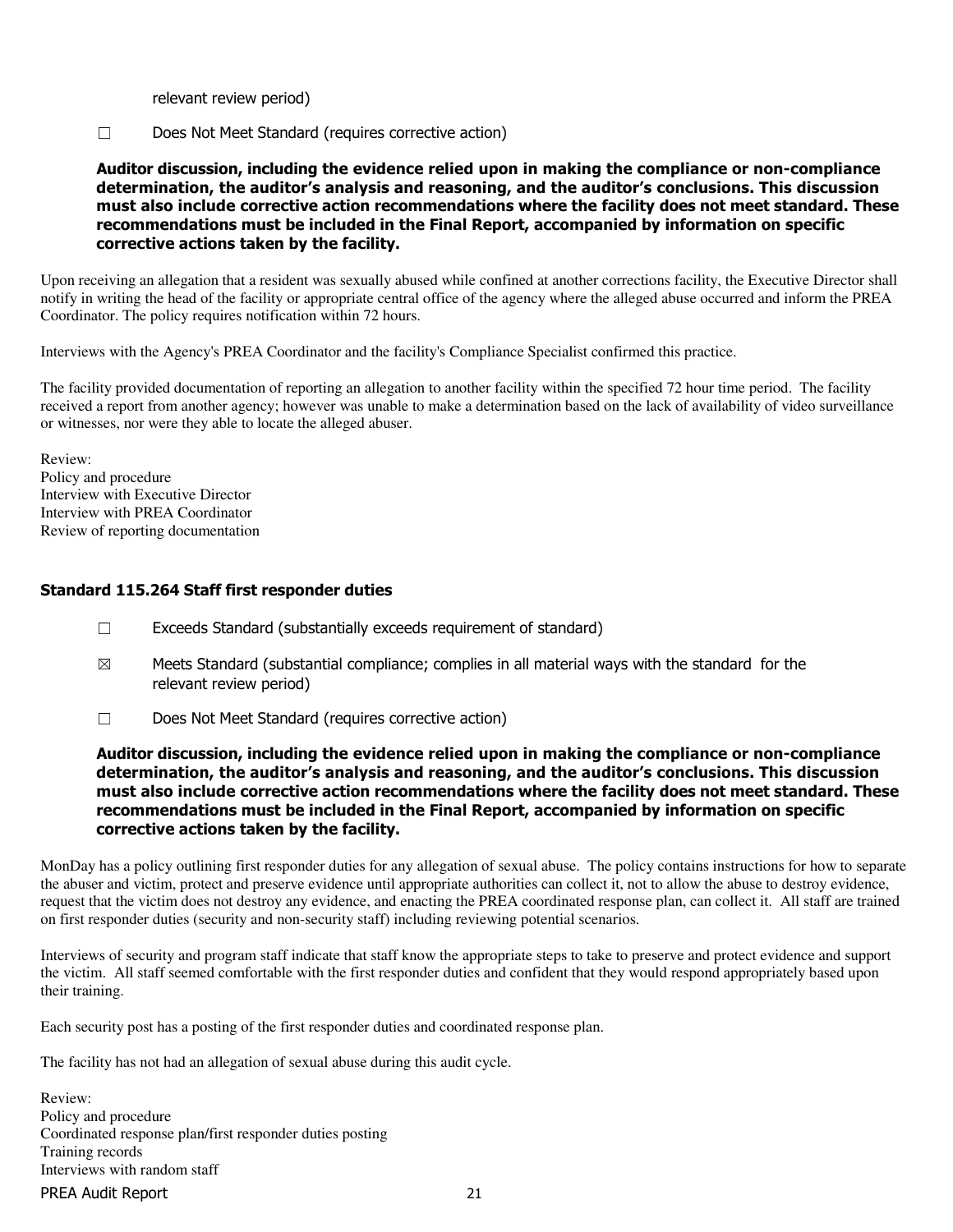# Standard 115.265 Coordinated response

- ☐ Exceeds Standard (substantially exceeds requirement of standard)
- $\boxtimes$  Meets Standard (substantial compliance; complies in all material ways with the standard for the relevant review period)
- ☐ Does Not Meet Standard (requires corrective action)

#### Auditor discussion, including the evidence relied upon in making the compliance or non-compliance determination, the auditor's analysis and reasoning, and the auditor's conclusions. This discussion must also include corrective action recommendations where the facility does not meet standard. These recommendations must be included in the Final Report, accompanied by information on specific corrective actions taken by the facility.

MonDay has an appropriate written coordinated response plan to respond to any incident of sexual abuse. The plan includes the steps to take for first responders, medical and mental health practitioners, investigators, and facility leadership. All staff is trained on the plan and this was confirmed through interviews with security and program staff.

While on the tour, the auditor noted that the written coordinated plan is located at each security post in the facility. The information is within a book which is highly visible and clearly marked.

During staff interviews, staff knew and could articulate the coordinated response plan. All staff knew the entire plan and did not differentiate between security and non-security tasks. Staff was able to disclose the location of the plan and discussed how they practice using the plan in various scenarios during training.

Review: Policy and procedure Coordinated response plan/first responder duties posting Interview with random staff

# Standard 115.266 Preservation of ability to protect residents from contact with abusers

- $\Box$  Exceeds Standard (substantially exceeds requirement of standard)
- $\square$  Meets Standard (substantial compliance; complies in all material ways with the standard for the relevant review period)
- ☐ Does Not Meet Standard (requires corrective action)

Auditor discussion, including the evidence relied upon in making the compliance or non-compliance determination, the auditor's analysis and reasoning, and the auditor's conclusions. This discussion must also include corrective action recommendations where the facility does not meet standard. These recommendations must be included in the Final Report, accompanied by information on specific corrective actions taken by the facility.

N/A: The PREA Coordinator indicates that the facility is not under any collective bargaining agreements – a non-union agency.

## Standard 115.267 Agency protection against retaliation

☐ Exceeds Standard (substantially exceeds requirement of standard)

 $\boxtimes$  Meets Standard (substantial compliance; complies in all material ways with the standard for the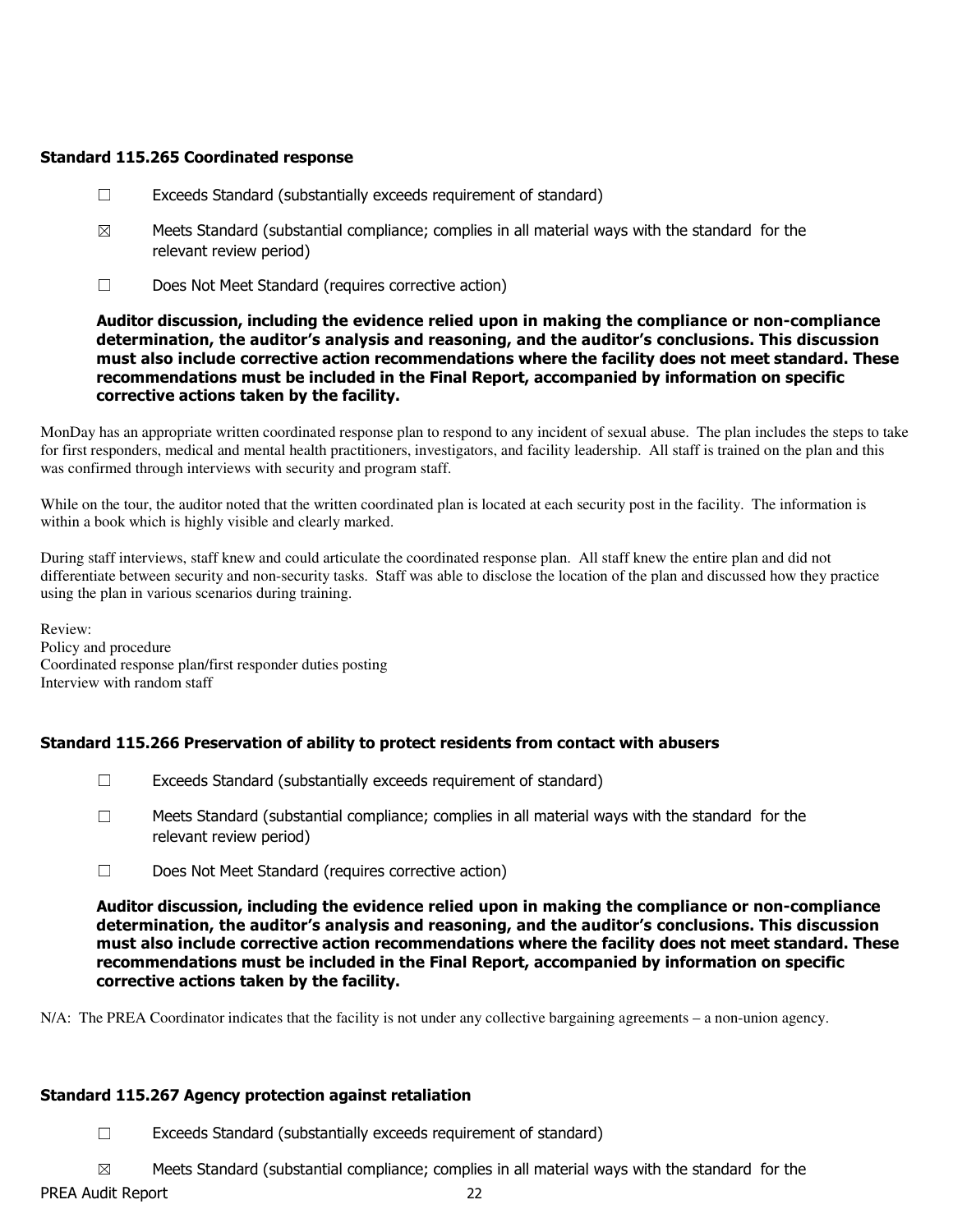relevant review period)

☐ Does Not Meet Standard (requires corrective action)

Auditor discussion, including the evidence relied upon in making the compliance or non-compliance determination, the auditor's analysis and reasoning, and the auditor's conclusions. This discussion must also include corrective action recommendations where the facility does not meet standard. These recommendations must be included in the Final Report, accompanied by information on specific corrective actions taken by the facility.

The agency has a policy to protect all residents and staff who report sexual abuse or sexual harassment or cooperate with sexual abuse or sexual harassment investigations from retaliation. The facility has assigned the PREA Coordinator or supervisory designee as the staff responsible for monitoring against retaliation for at least 90 days. In the case of resident victims, a status check is completed by the facility's emotional support person or if necessary the agency's clinical manager.

The facility has the ability to move victim, offender, or employees to other parts of the facility in order to protect against retaliation. Staff members can be placed on administrative leave if necessary.

Interviews with the agency's PREA Coordinator, the Program Manager, and the Program Administrator confirmed the monitoring process. The auditor reviewed the form that is to be completed for status checks and the team would review the status reviews to determine if an extension in monitoring is necessary.

The facility has not had an allegation of sexual abuse or sexual harassment during this audit cycle where a retaliation watch was necessary.

Staff verified during interviews that their PREA training includes how to detect and protect others from retaliation, and that they have a right to be free from retaliation when reporting or cooperating in an investigation. Residents also verified that they have received information on their right to be free from retaliation.

Review: Policy and procedure Training records Interview with Clinical Manager Interview with Operations Coordinator Interview with PREA Coordinator Interview with Human Resource Director Interview with random staff Interview with random residents

## Standard 115.271 Criminal and administrative agency investigations

- ☐ Exceeds Standard (substantially exceeds requirement of standard)
- $\boxtimes$  Meets Standard (substantial compliance; complies in all material ways with the standard for the relevant review period)
- ☐ Does Not Meet Standard (requires corrective action)

Auditor discussion, including the evidence relied upon in making the compliance or non-compliance determination, the auditor's analysis and reasoning, and the auditor's conclusions. This discussion must also include corrective action recommendations where the facility does not meet standard. These recommendations must be included in the Final Report, accompanied by information on specific corrective actions taken by the facility.

All allegations of sexual abuse or sexual harassment including third party and anonymous reports are administratively investigated by a trained investigator and any report that appears criminal in nature are referred to the Montgomery County Sheriff's Office who has the legal authority to conduct a criminal investigation.

The agency investigators were interviewed and walked through their process of investigating any PREA related complaint and how this information is used determine whether an allegation is substantiated, unsubstantiated, or unfounded. The investigators collect all relevant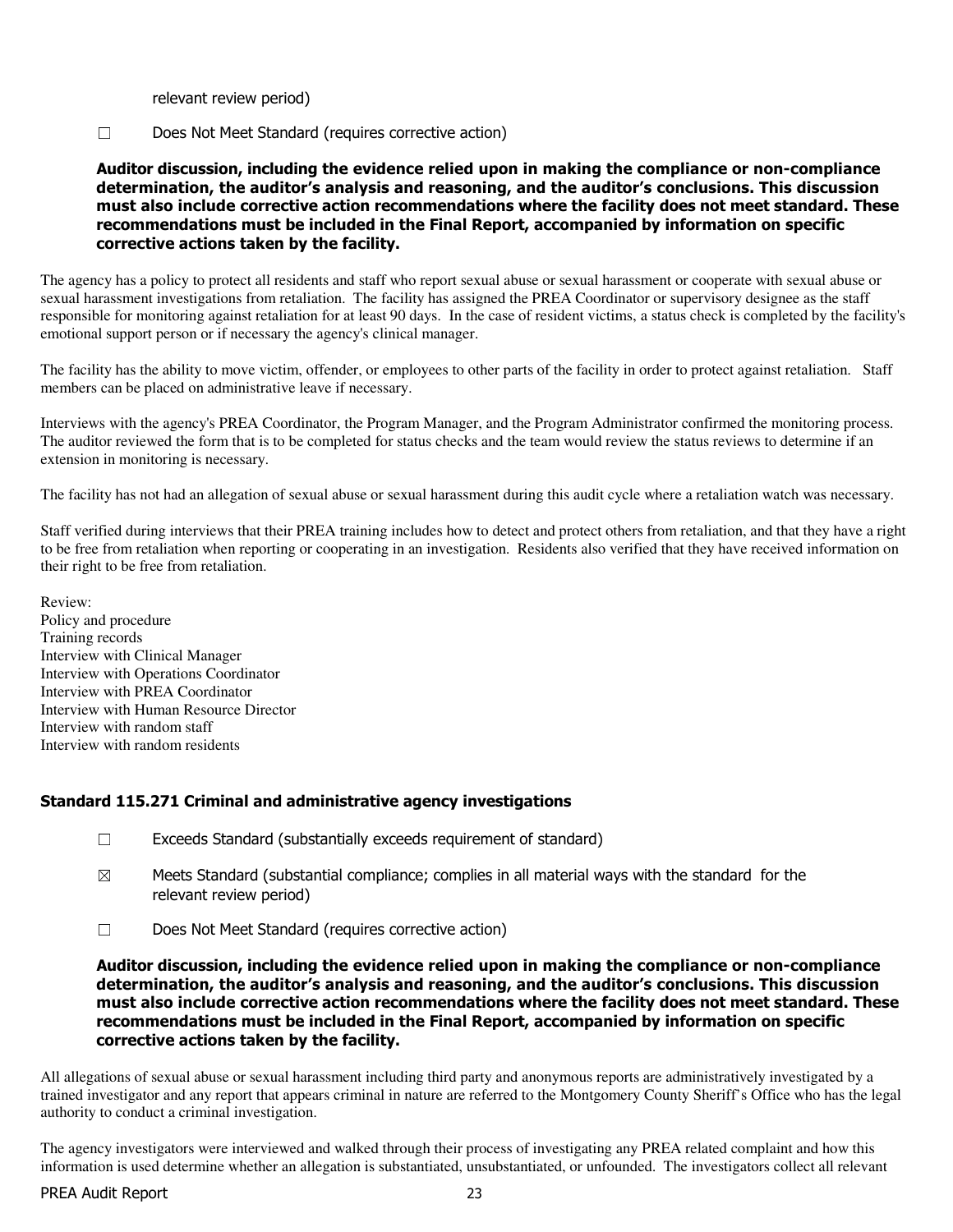information (interviews with staff, victim, witness, and the abuser; review any surveillance information, and make note of any facility issue that could have aided in the allegation) and pass this information along with a recommendation to the PREA Coordinator. The PREA Coordinator determines the outcome of the investigation.

The investigators written report includes whether staff actions or failures to act contribute to the abuse and a description of the physical and testimonial evidence, the reasoning behind credibility assessments, and investigative facts and findings. The investigator would work closely with the sheriff's office should the facility have an allegation that needed criminal referral. The outcome of the investigation would be reported to the resident by the PREA Coordinator.

The PREA Coordinator maintain all records from all allegations for as long as the abuser is incarcerated or employed by the agency, plus five years.

The auditor discussed with the administrative investigators their assessment for how a case would be determined to be substantiated, unsubstantiated, or unfounded, and their process for referring to legal authority for a criminal investigation.

The facility conducted three administrative investigations during this audit cycle:

Investigation #1: A resident made a sexual harassment complaint against another resident. This allegation was verbally reported to staff. The facility initiated an administrative investigation and determined that the allegation substantiated. There was no criminal activity involved so the incident was not referred to the Montgomery County Sheriff's Office.

Investigation #2: A resident made a written voyeurism allegation against a staff member. The facility conducted an administrative allegation and determined the allegation unsubstantiated. There was no criminal activity involved so the incident was not referred to the Montgomery County Sheriff's Office.

Investigation #3: A resident made a sexual harassment complaint against another resident. This allegation was verbally reported to staff. The facility initiated an administrative investigation and determined the allegation substantiated. There was no criminal activity involved so the incident was not referred to the Montgomery County Sherriff's Office.

Review: Policy and Procedure Interview with Administrative Investigators Review investigation reports

## Standard 115.272 Evidentiary standard for administrative investigations

- ☐ Exceeds Standard (substantially exceeds requirement of standard)
- $\boxtimes$  Meets Standard (substantial compliance; complies in all material ways with the standard for the relevant review period)
- ☐ Does Not Meet Standard (requires corrective action)

#### Auditor discussion, including the evidence relied upon in making the compliance or non-compliance determination, the auditor's analysis and reasoning, and the auditor's conclusions. This discussion must also include corrective action recommendations where the facility does not meet standard. These recommendations must be included in the Final Report, accompanied by information on specific corrective actions taken by the facility.

By agency policy and confirmed by investigators and PREA Coordinator interviews, the agency imposes a standard of preponderance of evidence or 51% to substantiate an allegation of sexual abuse or sexual harassment.

The PREA Coordinator makes the final determination of investigation outcome.

Review: Policy and Procedure Interview with Administrative Investigators Interview with PREA Coordinator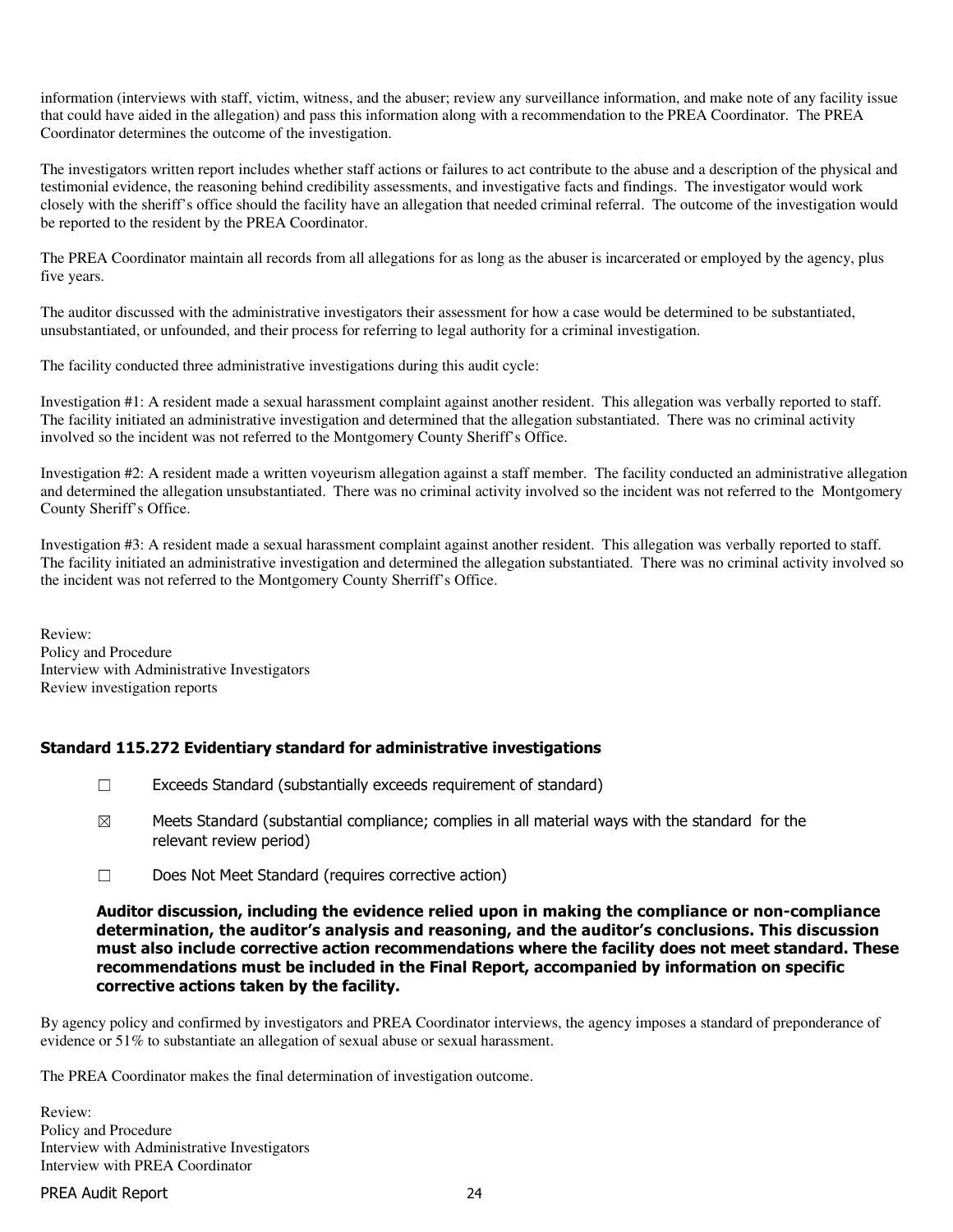# Standard 115.273 Reporting to residents

- ☐ Exceeds Standard (substantially exceeds requirement of standard)
- $\boxtimes$  Meets Standard (substantial compliance; complies in all material ways with the standard for the relevant review period)
- ☐ Does Not Meet Standard (requires corrective action)

#### Auditor discussion, including the evidence relied upon in making the compliance or non-compliance determination, the auditor's analysis and reasoning, and the auditor's conclusions. This discussion must also include corrective action recommendations where the facility does not meet standard. These recommendations must be included in the Final Report, accompanied by information on specific corrective actions taken by the facility.

The PREA Coordinator is responsible for informing a resident who alleges sexual abuse the outcome of the investigation. The facility request information from the legal authority if the investigation is criminal in nature to inform the alleged victim of the outcome of an investigation.

The notice includes whether the abuser, if a staff member, is no longer posted in the resident's unit; no longer employed at the facility; has been indicted on a charge related to the sexual abuse within the facility; or has been convicted on a charge related to sexual abuse within the facility. The notice includes whether the abuser, if another resident, has been indicted on a charge related to sexual abuse within the facility or has been convicted on a charge related to sexual abuse within the facility.

All residents who alleged some type of PREA allegation during this audit cycle received a notice of investigation outcome from the PREA Coordinator and signed that they had received such notice.

Review: Policy and procedure Review outcome notice Interview with PREA Coordinator

## Standard 115.276 Disciplinary sanctions for staff

- $\Box$  Exceeds Standard (substantially exceeds requirement of standard)
- $\boxtimes$  Meets Standard (substantial compliance; complies in all material ways with the standard for the relevant review period)
- ☐ Does Not Meet Standard (requires corrective action)

#### Auditor discussion, including the evidence relied upon in making the compliance or non-compliance determination, the auditor's analysis and reasoning, and the auditor's conclusions. This discussion must also include corrective action recommendations where the facility does not meet standard. These recommendations must be included in the Final Report, accompanied by information on specific corrective actions taken by the facility.

MonDay outlines its progressive disciplinary plan in its policy and procedure. A review of the policy states that any staff member found to have engaged in sexual abuse will be terminated. Termination or resignations by staff will not void an investigation and any criminal activity will be reported to the legal authority and to any relevant licensing agency. Policy also indicates that the agency will notify law enforcement or any relevant licensing boards of any terminations or resignations based upon violations of the agency's resident sexual abuse and sexual harassment prevention policy when such behavior is criminal in nature.

All staff interviewed understood that anyone engaging in sexual harassment will be disciplined according to agency policy and that they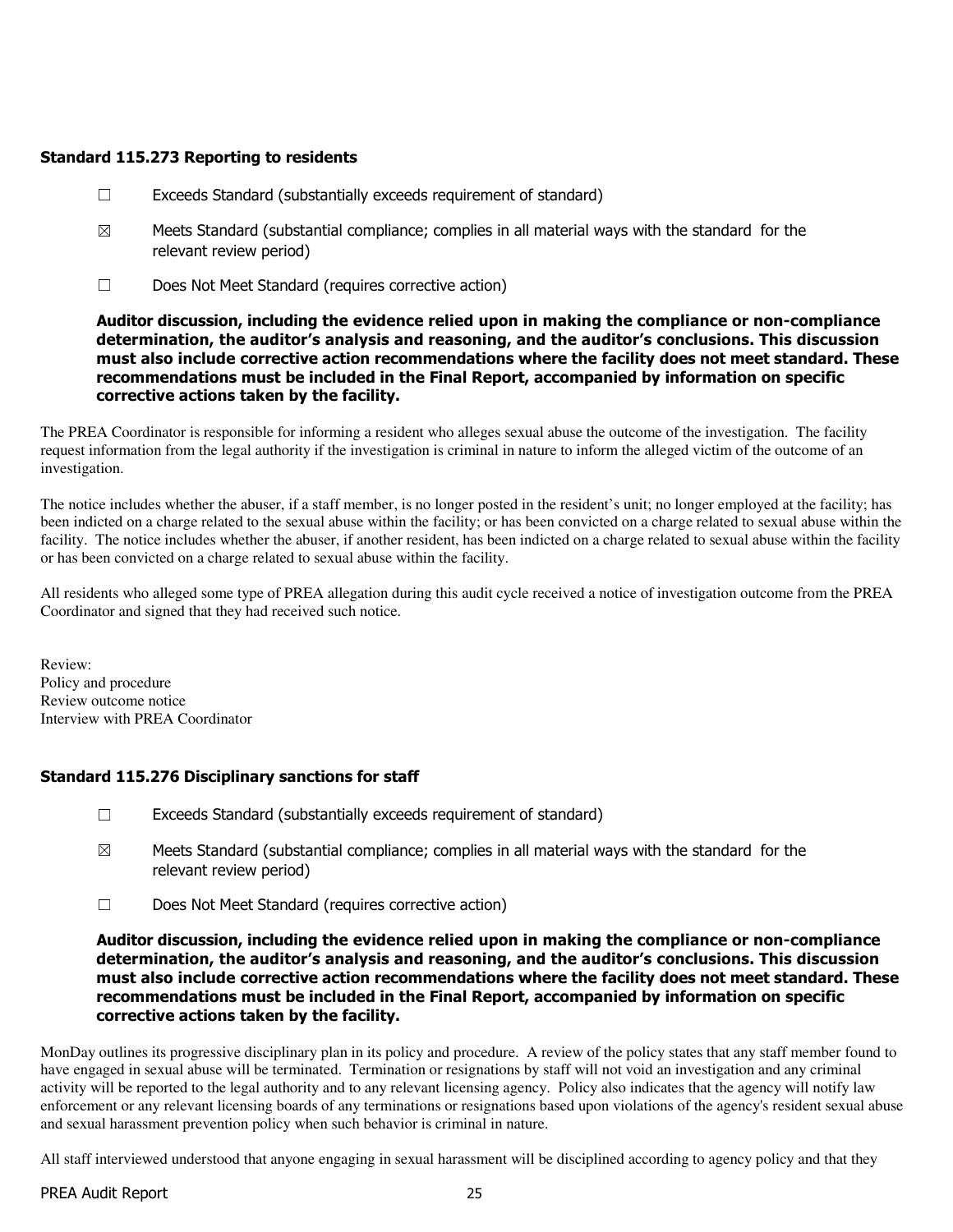would be terminated for participating in sexual abuse. Staff indicated that they are required to report any suspicion to their immediate supervisor and that they would not have any issue reporting a coworker for violation of the zero tolerance policy.

The auditor reviewed agency policy, the employee handbook, and interviewed the Executive Director, PREA Coordinator, and Human Resource Director to confirm the disciplinary process for employees found to have substantially engaged in sexual harassment or sexual abuse against residents. All agency leadership stated that any employee found to have engaged in sexual abuse will be immediately terminated from the facility and law enforcement would be notified.

Review: Policy and procedure Employee handboo Interview with Human Resource Director Interview with Administrative Investigators Interview with random staff members Interview with PREA Coordinator

#### Standard 115.277 Corrective action for contractors and volunteers

- $\Box$  Exceeds Standard (substantially exceeds requirement of standard)
- $\boxtimes$  Meets Standard (substantial compliance; complies in all material ways with the standard for the relevant review period)
- ☐ Does Not Meet Standard (requires corrective action)

Auditor discussion, including the evidence relied upon in making the compliance or non-compliance determination, the auditor's analysis and reasoning, and the auditor's conclusions. This discussion must also include corrective action recommendations where the facility does not meet standard. These recommendations must be included in the Final Report, accompanied by information on specific corrective actions taken by the facility.

All contractors and volunteers are made aware of the agency's zero tolerance policy toward sexual abuse and sexual harassment. Each must participate in PREA training where they will be taught how to prevent, detect, respond, and report sexual harassment and sexual abuse. They will also learn the consequences of participating in any type of sexual misconduct. Contractors and volunteers sign an agreement that they could be removed from the facility for any acts of sexual abuse or sexual harassment.

The auditor has reviewed the contractor/volunteer training and documentation of compliance with training.

The facility has not removed any contractor or volunteer for a PREA issue.

The PREA Coordinator discussed how contractors/volunteers are trained and the process for ensuring everyone is aware of the Zero Tolerance policy.

Review: Policy and procedure Contractor/volunteer sign-in sheet Contractor/volunteer training curriculum Interview with PREA Coordinator

#### Standard 115.278 Disciplinary sanctions for residents

- $\Box$  Exceeds Standard (substantially exceeds requirement of standard)
- $\boxtimes$  Meets Standard (substantial compliance; complies in all material ways with the standard for the relevant review period)
- ☐ Does Not Meet Standard (requires corrective action)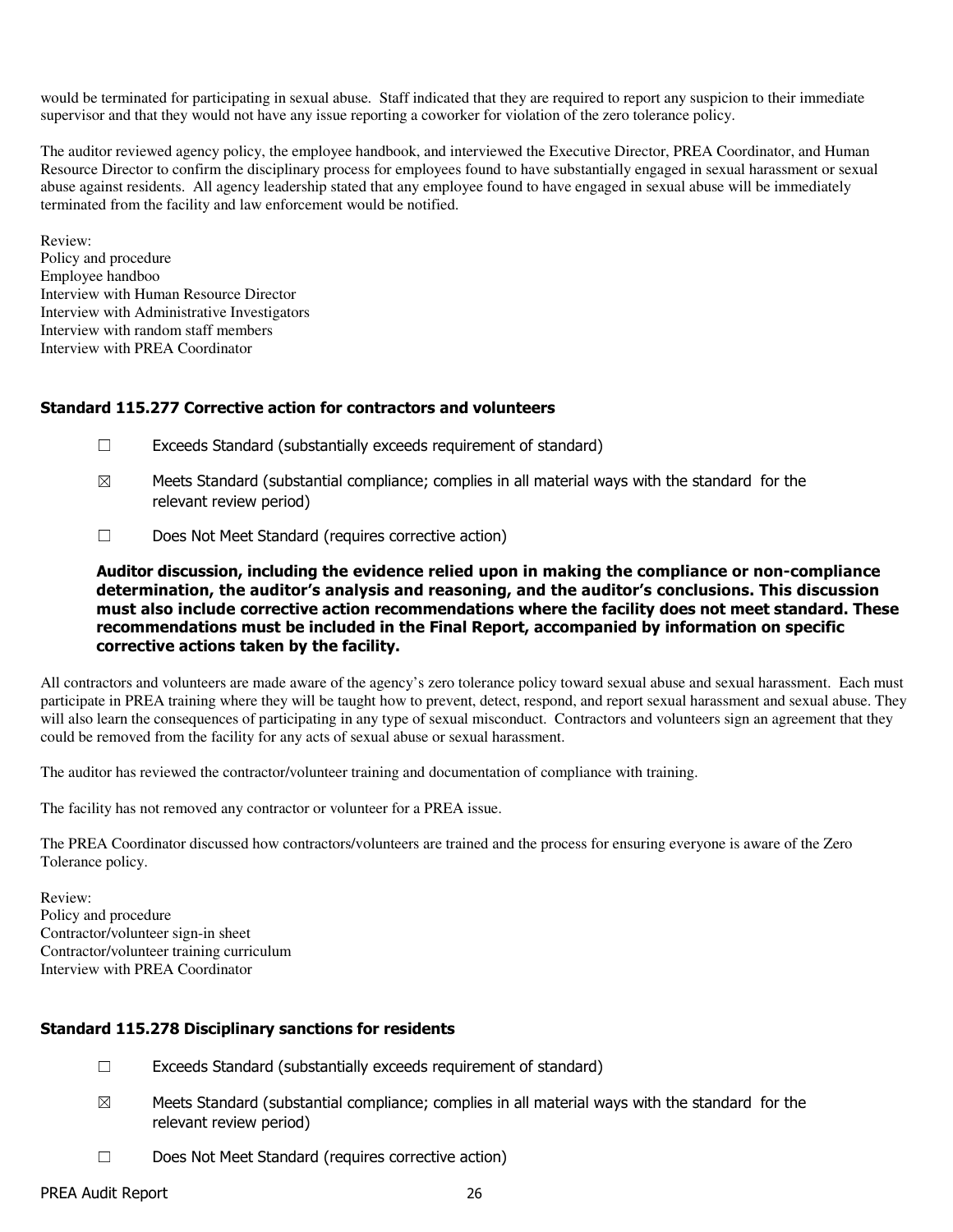#### Auditor discussion, including the evidence relied upon in making the compliance or non-compliance determination, the auditor's analysis and reasoning, and the auditor's conclusions. This discussion must also include corrective action recommendations where the facility does not meet standard. These recommendations must be included in the Final Report, accompanied by information on specific corrective actions taken by the facility.

A review of the resident handbook shows how it outlines resident conduct and prohibits all sexual activity between residents and disciplines residents for such activity. Residents are given a handbook at intake and the contents are reviewed with the resident. Consensual sexual contact between residents is not considered a PREA violation.

During resident interviews, all residents affirmed that they received a handbook at intake and the rules and discipline policies regarding sexual abuse and sexual harassment were reviewed with them. All residents interviewed understood fully the seriousness of the agency's Zero Tolerance Policy and the consequences of participating in sexual misconduct.

Residents reporting allegations of sexual abuse and sexual harassment will not be disciplined if the report is made in good faith based upon reasonable belief that the alleged contact occurred regardless if an investigation does not establish evidence sufficient to substantiate an allegation.

The two substantiated allegations involving resident on resident sexual harassment led to in-house disciplinary actions.

Review: Policy and procedure Resident handbook Interviews with residents Interview with PREA Coordinator Interview with Operations Coordinator Investigation reports

## Standard 115.282 Access to emergency medical and mental health services

- $\Box$  Exceeds Standard (substantially exceeds requirement of standard)
- $\boxtimes$  Meets Standard (substantial compliance; complies in all material ways with the standard for the relevant review period)
- ☐ Does Not Meet Standard (requires corrective action)

Auditor discussion, including the evidence relied upon in making the compliance or non-compliance determination, the auditor's analysis and reasoning, and the auditor's conclusions. This discussion must also include corrective action recommendations where the facility does not meet standard. These recommendations must be included in the Final Report, accompanied by information on specific corrective actions taken by the facility.

Policy indicates the types of service offered free of charge to an alleged victim of sexual assault. It is documented which types of services where rendered and or declined by the alleged victim on the first responder form. Residents are offered timely information about and timely access to sexually transmitted infection prophylaxis and emergency contraception.

If services are necessary, the Clinical Manager will provide appropriate referrals to the psychiatrist or to community resources and notify the case manager assigned to the resident. The scope of services provided will be determined by the licensed practitioner.

Staff have been notified of the facility's plan on providing services after a sexual abuse/assault incident. The plan outlines how staff is to offer unimpeded access to both emergency and ongoing medical and mental health care. Ongoing medical or mental health care will be at the discretion of the medical provider and is again at no cost to the resident.

First Responder forms indicate if services were offered and accepted or declined.

Resident are informed of their right to free services during PREA education at orientation.

PREA Audit Report 27 The facility has not had a sexual abuse/sexual assault allegation.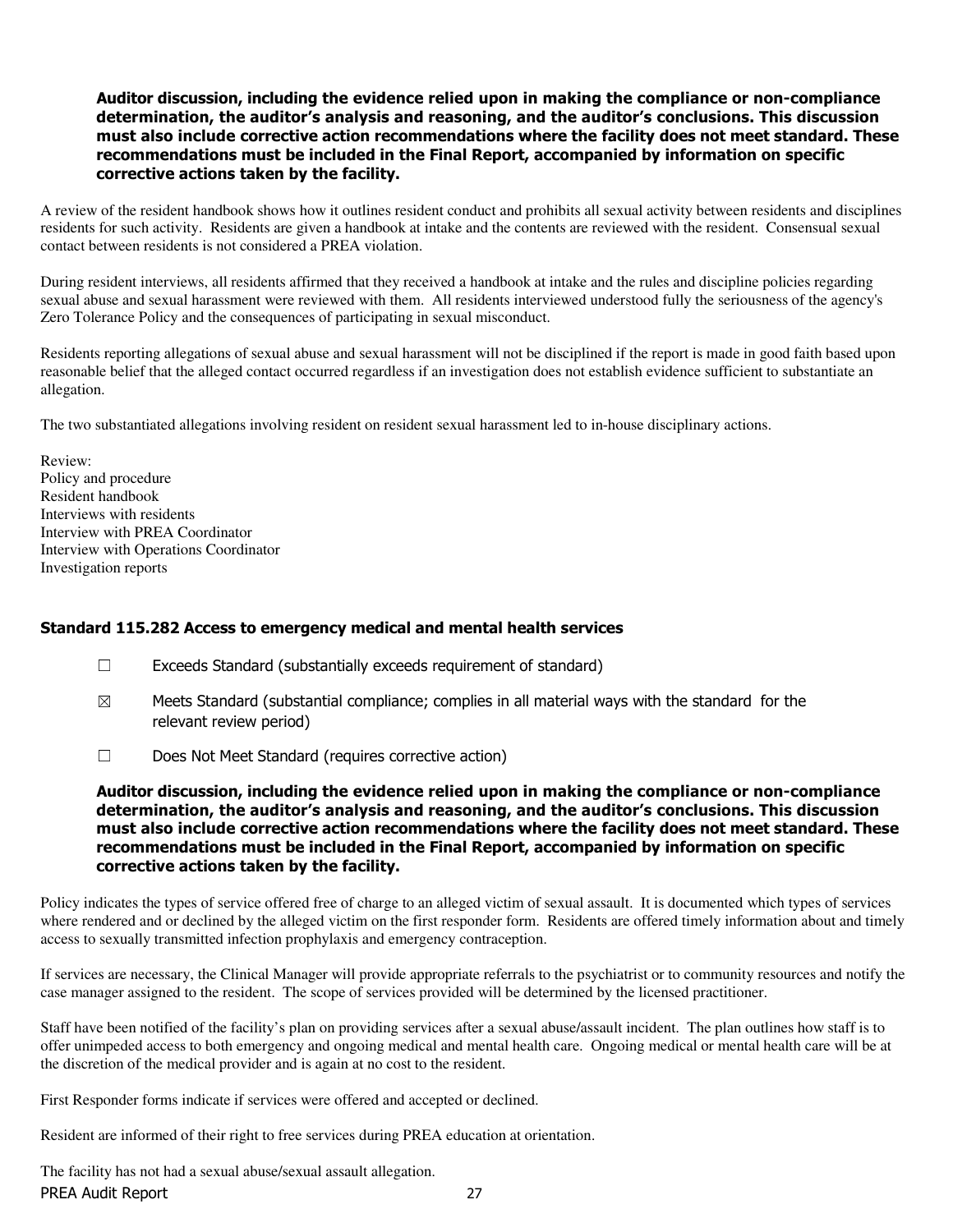Review: Policy and procedure Coordinated Plan Investigation reports Interview with PREA Coordinator Interview with Clinical Manager

# Standard 115.283 Ongoing medical and mental health care for sexual abuse victims and abusers

- ☐ Exceeds Standard (substantially exceeds requirement of standard)
- $\boxtimes$  Meets Standard (substantial compliance; complies in all material ways with the standard for the relevant review period)
- ☐ Does Not Meet Standard (requires corrective action)

Auditor discussion, including the evidence relied upon in making the compliance or non-compliance determination, the auditor's analysis and reasoning, and the auditor's conclusions. This discussion must also include corrective action recommendations where the facility does not meet standard. These recommendations must be included in the Final Report, accompanied by information on specific corrective actions taken by the facility.

This facility offers community medical and counseling services for residents who have been sexually abused in jail, lockup, or juvenile facility. This treatment includes testing for sexually transmitted disease. Treatment is offered to all known residents on resident abusers within in 60 days of learning such history. All treatment offered is free of charge.

Staff have been notified of the facility's coordinated response plan. The plan outlines how staff is to offer unimpeded access to both emergency and ongoing medical and mental health care. Ongoing medical or mental health care will be at the discretion of the medical provider and is again at no cost to the resident.

The facility has not had a report of any known resident on resident abuser.

A review of the first responder form shows how staff indicates whether services were offered and accepted or declined. The PREA initial screening form indicates whether a resident has abused others while in a correctional setting. If a resident indicates that he has in fact abused another resident while in a corrections setting, the agency's Clinical Manager will make a determination if additional treatment or referrals for community treatment is necessary.

The facility had not a report of a resident being sexually abused while in a jail, lockup, or juvenile facility.

The PREA Coordinator has confirmed the process and practice of how staff will provide unimpeded access to necessary emergency and/or ongoing medical and mental health services.

Review: Policy and procedure Coordinated response plan PREA initial assessments Interview with Clinical Manager Interview with PREA Coordinator

## Standard 115.286 Sexual abuse incident reviews

- $\Box$  Exceeds Standard (substantially exceeds requirement of standard)
- $\boxtimes$  Meets Standard (substantial compliance; complies in all material ways with the standard for the relevant review period)
- ☐ Does Not Meet Standard (requires corrective action)

PREA Audit Report 28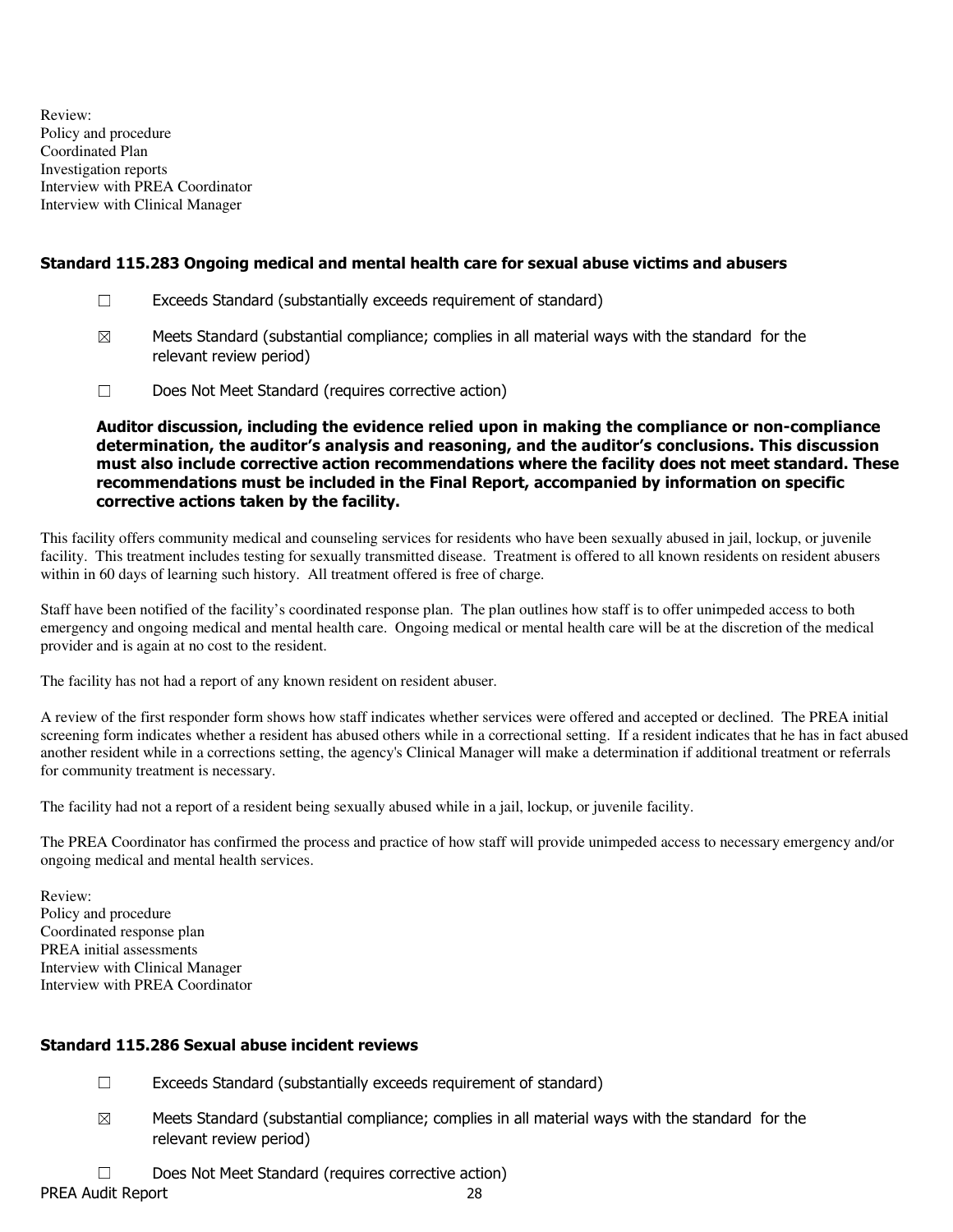#### Auditor discussion, including the evidence relied upon in making the compliance or non-compliance determination, the auditor's analysis and reasoning, and the auditor's conclusions. This discussion must also include corrective action recommendations where the facility does not meet standard. These recommendations must be included in the Final Report, accompanied by information on specific corrective actions taken by the facility.

MonDay has an agency policy on a review of all substantiated or unsubstantiated allegations of sexual abuse within 30 days of the conclusion of the investigation. The review team includes the assigned regional PREA Coordinator, Compliance Specialist, Clinical Manager, Operations Coordinator, input from a designated Resident Leaders and/or Caseworker, Administrative Investigator, and any other employee deemed appropriate.

The team, per policy, considers whether a change in policy or practice will better prevent, detect, or respond to sexual abuse; if the incident or allegation was motivated by race, ethnicity, gender identity, gang affiliation, or any other group dynamic; if any physical barriers in the area enabled the abuse; adequacy of staffing levels; and whether monitoring technology should be deployed or augmented to supplement supervision by staff.

MonDay has no allegations of sexual abuse or sexual assault that would require a SART review during this audit cycle, but the auditor has reviewed the incident review form and it covers all required areas. Interview with PREA Coordinator indicates that all executive approved recommendations will be implemented the facility will document implementation or the reason for not implementing.

Review: Policy and procedure Sexual Abuse/Harassment Review Team report Interview with PREA Coordinator

## Standard 115.287 Data collection

- ☐ Exceeds Standard (substantially exceeds requirement of standard)
- $\boxtimes$  Meets Standard (substantial compliance; complies in all material ways with the standard for the relevant review period)
- ☐ Does Not Meet Standard (requires corrective action)

#### Auditor discussion, including the evidence relied upon in making the compliance or non-compliance determination, the auditor's analysis and reasoning, and the auditor's conclusions. This discussion must also include corrective action recommendations where the facility does not meet standard. These recommendations must be included in the Final Report, accompanied by information on specific corrective actions taken by the facility.

MonDay has an agency policy for data collection and statistical reporting of all necessary information in the most recent version of the Survey of Sexual Violence. The auditor reviewed the most recent information collected by the agency and has confirmed that the agency collects the appropriate data on all allegations of sexual abuse and aggregates this information annually.

The facility's PREA Coordinator collects the data and completes the Survey of Sexual Victimizations.

The agency has not received a request to supply the Department of Justice with this information.

Review: Policy and procedure SSV-4 Interview with PREA Coordinator

# Standard 115.288 Data review for corrective action

☐ Exceeds Standard (substantially exceeds requirement of standard)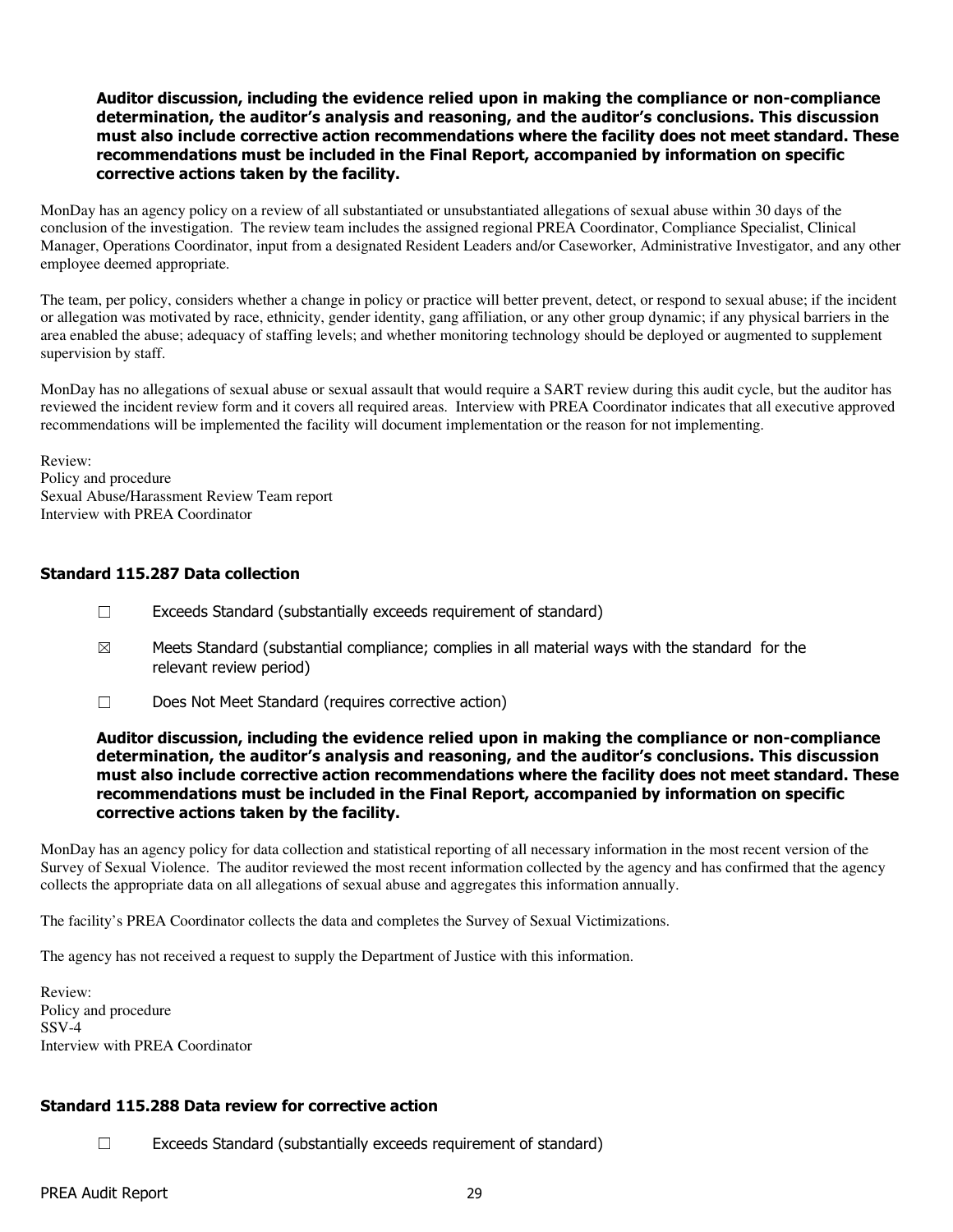- $\boxtimes$  Meets Standard (substantial compliance; complies in all material ways with the standard for the relevant review period)
- ☐ Does Not Meet Standard (requires corrective action)

Auditor discussion, including the evidence relied upon in making the compliance or non-compliance determination, the auditor's analysis and reasoning, and the auditor's conclusions. This discussion must also include corrective action recommendations where the facility does not meet standard. These recommendations must be included in the Final Report, accompanied by information on specific corrective actions taken by the facility.

The facility uses information collected in 115.287 to make improvements in how the agency prevents, detects, and responds to incidents of sexual abuse and sexual harassment. The report compares the current year's data with those of previous years, and includes the updates made from previous year's reports. The information contained in the report is based on a calendar year and the report with this information can be found on the agency's website.

The information in the report has been reviewed and approved by the Executive Director.

The information in the report does not contain any identifying information that would need to be redacted in order to protect the safety of an individual or the facility.

Auditor verified that the reported was posted on the agency's website (www.mondaycbcf.com) and that the report contained all required information.

Review: Policy and procedure PREA annual report MonDay CBCF website Interview with Executive Director Interview with PREA Coordinator

#### Standard 115.289 Data storage, publication, and destruction

- $\Box$  Exceeds Standard (substantially exceeds requirement of standard)
- $\boxtimes$  Meets Standard (substantial compliance; complies in all material ways with the standard for the relevant review period)
- ☐ Does Not Meet Standard (requires corrective action)

Auditor discussion, including the evidence relied upon in making the compliance or non-compliance determination, the auditor's analysis and reasoning, and the auditor's conclusions. This discussion must also include corrective action recommendations where the facility does not meet standard. These recommendations must be included in the Final Report, accompanied by information on specific corrective actions taken by the facility.

All data collected in sexual abuse cases are securely maintained by the PREA Coordinator for a minimum of 10 years. The PREA Coordinator confirmed the retention schedule.

The aggregated information from the facility was posted on its website.

There is no information in the report that would identify any individual or jeopardize the safety or security of the facility.

Review: Policy and procedure PREA annual report MonDay CBCF website Interview with PREA Coordinator